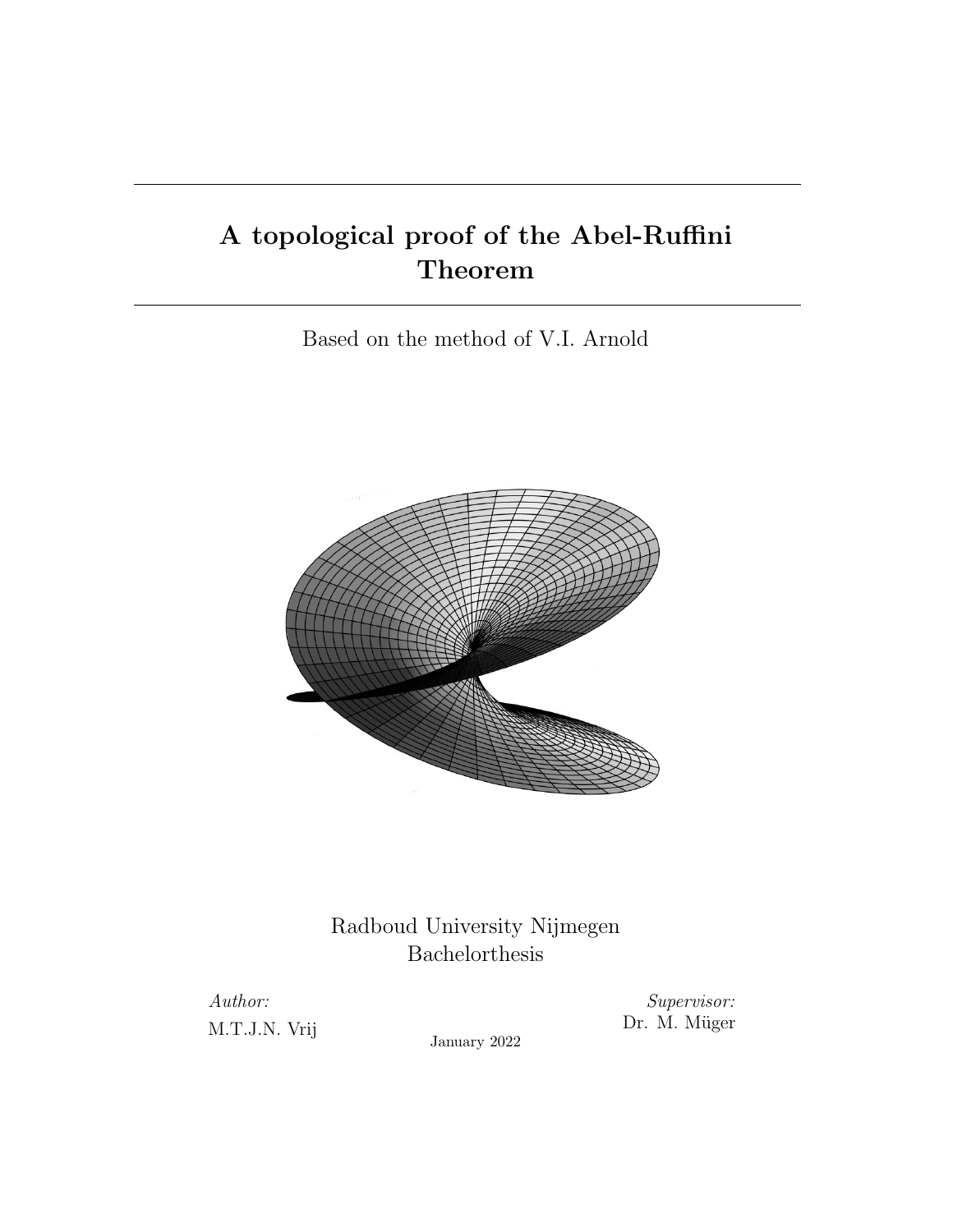## Abstract

This bachelor thesis gives a topological proof of the Abel-Ruffini theorem which states that there does not exist a general algebraic solution to polynomials of fifth order. The proof is loosely based on an essay by L. Goldmakher [9] who in turn based it on the proof of V.I. Arnold. [2]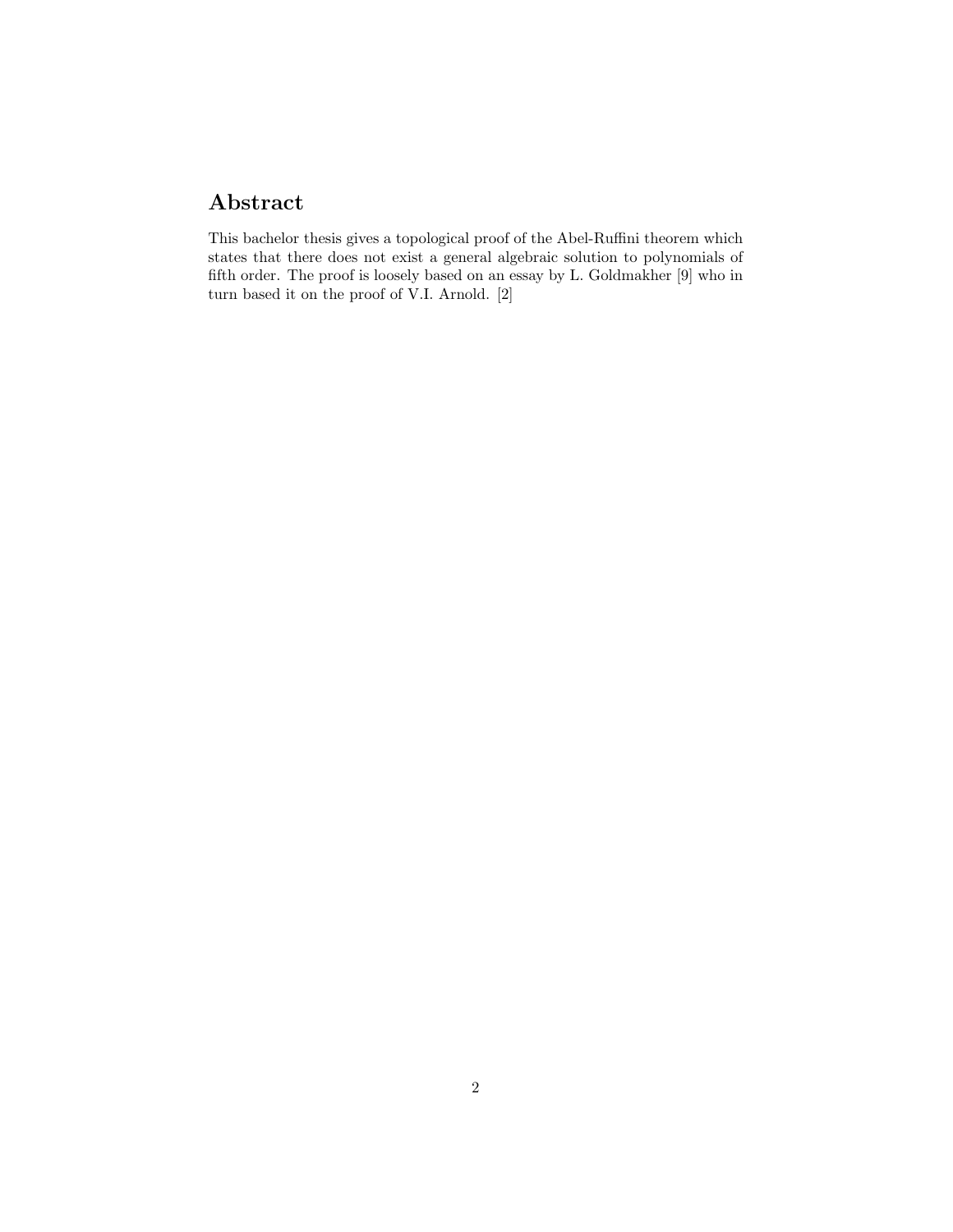## Contents

| $\mathbf{1}$   | A historical introduction                | $\overline{\mathbf{4}}$ |
|----------------|------------------------------------------|-------------------------|
|                | 1.1                                      | $\overline{4}$          |
|                | Cardano, del Ferro, and Tartaglia<br>1.2 | $\overline{5}$          |
|                | 1.3                                      | 6                       |
| $\overline{2}$ | The idea of the proof                    | 8                       |
| 3              | Loop permutations                        | 11                      |
|                |                                          | 11                      |
|                | 3.2                                      | 13                      |
|                | 3.3 Transpositions induced by loops      | 15                      |
|                | 4 Commutator permutations                | 18                      |
|                | 4.1                                      | 18                      |
|                | 4.2                                      | 19                      |
| 5.             | Commutator radicals                      | 20                      |
|                | 5.1                                      | 20                      |
|                | 5.2                                      | 21                      |
|                | 6 Nested commutator radicals             | 24                      |
| 7              | Nested commutator permutations           | 26                      |
| 8              | Appendix: Python code                    | $27\,$                  |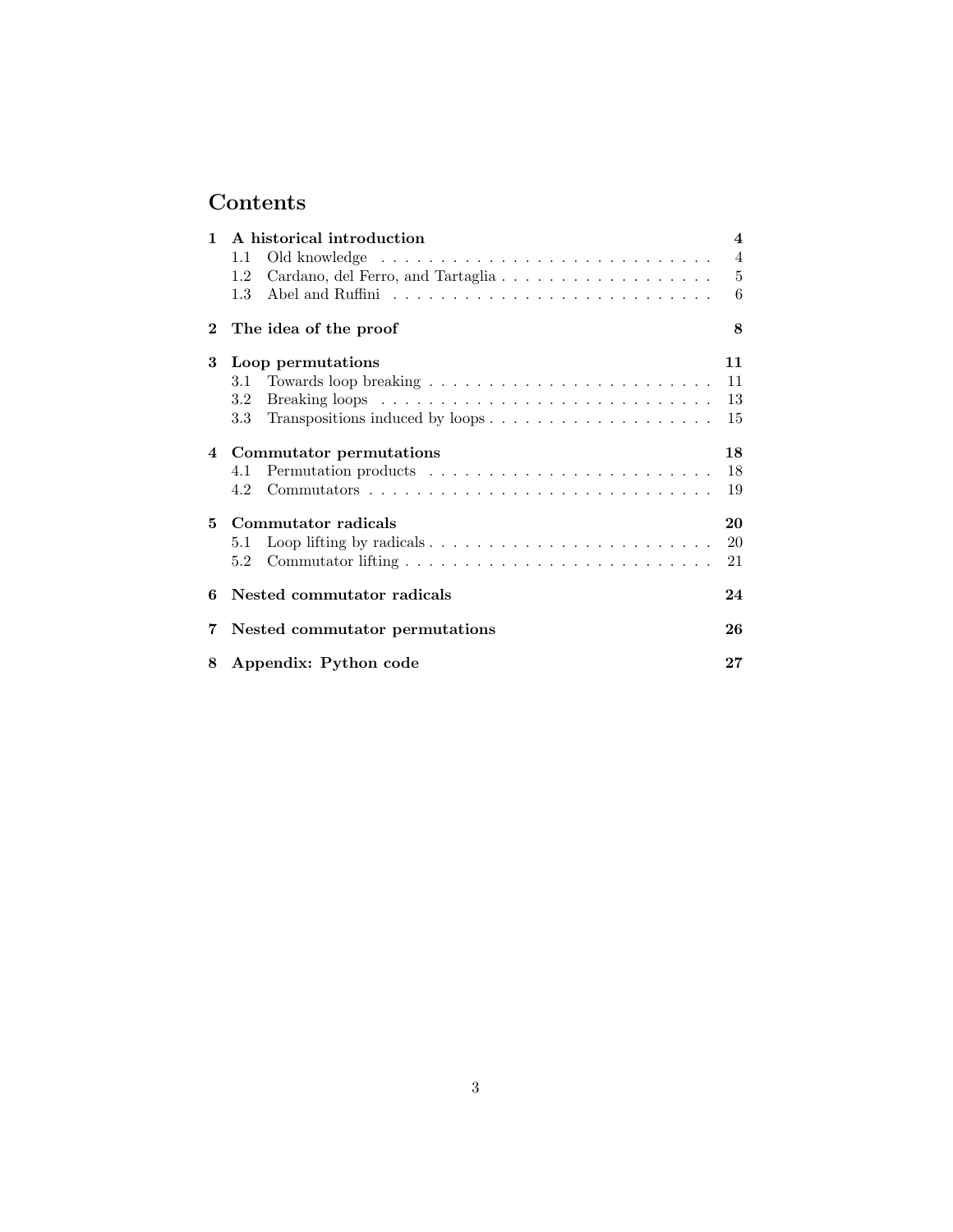## 1 A historical introduction

#### 1.1 Old knowledge

This historical section of this document takes a lot of information from Burton's "The history of mathematics: An introduction". [3].

Although it may pale in comparison to the age of counting, the notion of polynomials are still one of the oldest concepts in mathematics. A humble 18 millennia younger than the famous Ishango bone, the first archaeological evidence of polynomials was carved into Babylonian clay tablets dated at around 2000 BCE [4].

Yet, despite its age, it took most of the concept's life to find out which polynomials are, and aren't solve-able. The previously mentioned Babylonian tablets already described a method to obtain a solution to the variant of the problem of order two. The said method was not fully general, however, and restricted to finding the largest real root of the polynomial.

After a few millennia of refinement, the equation in the form we use it today was first recorded in 1637 in Descartes' La Géométrie. For a polynomial of the form  $ax^2 + bx + c$ , it gives the two roots as

$$
x = \frac{-b \pm \sqrt{b^2 - 4ac}}{2a}.
$$

The solution to the cubic equations followed a similar timeline. Although there is no evidence of the Babylonians knowing a method to tackle the problem, we know they had some knowledge on cube roots, as tablets have been uncovered which contained cubic root tables.

Initially, only a method was known for the specific class of cases where the quadratic term was zero. This later turned out to be enough though, since all third-order polynomials can be reduced to that form.

The solution to these "depressed" polynomials is that if we have a polynomial of the form  $x^3 + ax + b$ , it can be shown that

$$
\sqrt[3]{-\frac{b}{2}+\sqrt{\frac{b^2}{4}+\frac{a^3}{27}}}+\sqrt[3]{-\frac{b}{2}-\sqrt{\frac{b^2}{4}+\frac{a^3}{27}}}
$$

is one of the roots. Nowadays, the method is generalised to all polynomials of third degree. If one has a polynomial of the form  $x^3 + ax^2 + bx + c$ , the solutions are of the form [12]:

$$
\sqrt[3]{\frac{S_1 \pm \sqrt{S_1^2 - \frac{4}{27}S_2^3}}{2}}.
$$

Here we used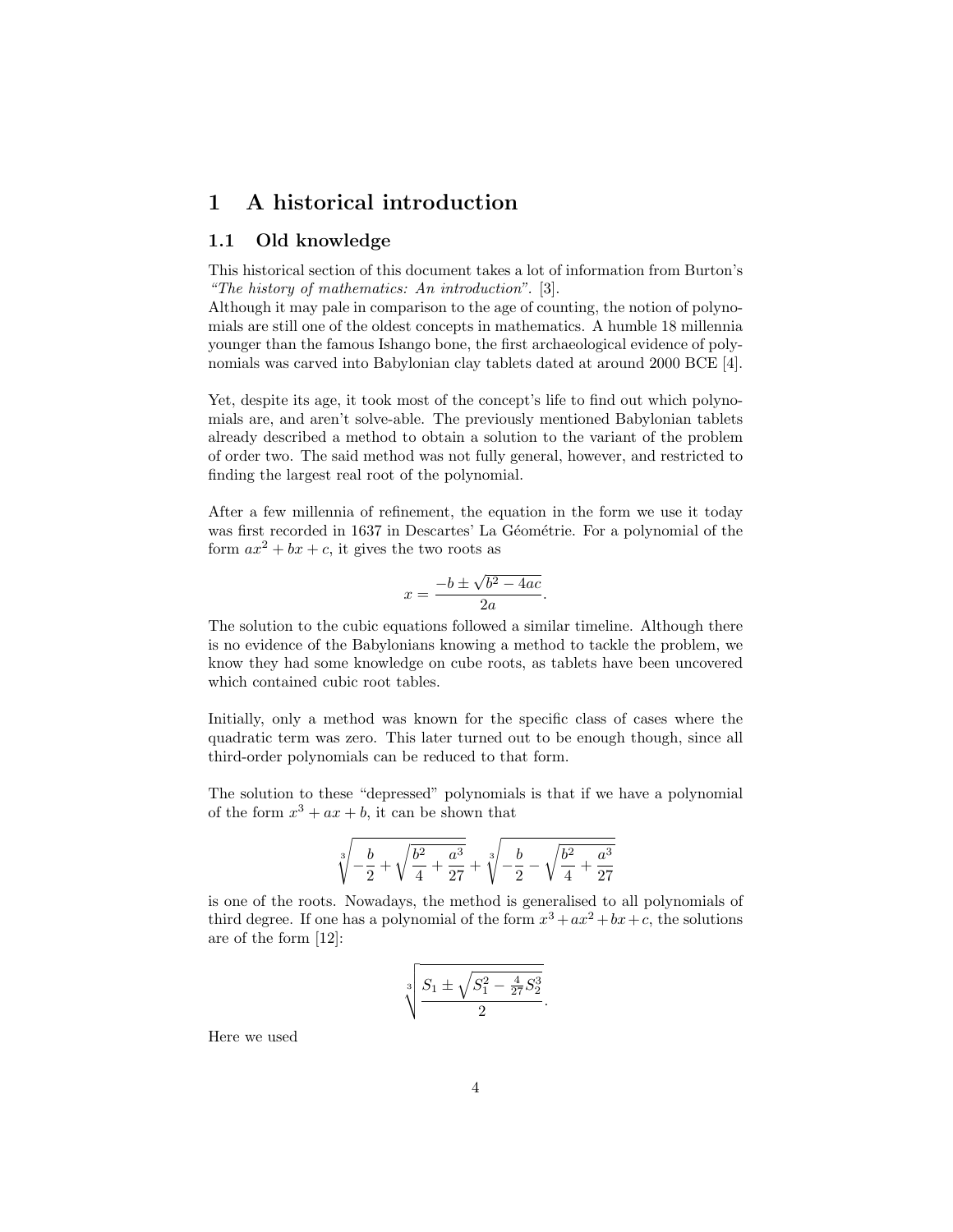$$
S_1 = \frac{3b - a^2}{3},
$$
  
\n
$$
S_2 = \frac{2a^3 - 9ab + 27c}{27}
$$

.

#### 1.2 Cardano, del Ferro, and Tartaglia

Oddly enough, the publication that gave the world the solution to the cubic polynomials goes an order further as well. Published in 1545, Cardano's Ars Magna contains an algebraic solution to both the Cubic and the Quartic polynomials.

Despite the value of the book, the ethics of its publication were debatable at best. The book is not solely the work of Cardano himself. Rather, it compiles the works of a handful of his competitors at the time. Three names are of note here. The first is Scipione del Ferro; an Italian mathematician who solved the previously mentioned class of depressed polynomials but chose to take his solutions to the grave. Despite Ferro's wishes for his work to remain private, Cardano went through the notes Ferro left his son-in-law to dig up the unreleased work.

This was not a one time incident either, as Cardano had actually already obtained the method to solve the depressed cubic polynomials from another Italian mathematician named Niccolò Fontana Tartaglia. Tartaglia had previously won a contest in which he was challenged to solve a few cubic polynomials. Cardano, curious how he did it, requested Tartanglia to explain his method to him. Tartanglia agreed, but only on the explicit condition that Cardano would not release the results but keep them to himself. Once Cardano got hold of Ferro's works however, he used that as an excuse to publish anyway.

The solution to the quartic equation contained in the book is not Cardano's own work either. It was his student Lodovico Ferrari who managed to reduce solving fourth-order problems to solving third-order problems. Since Cardano had already previously obtained the solution to those, the Ars Magna taught its readers how to solve either power.

In his later years, Cardano published a work explaining how to optimally cheat at chance games [7].

The solution to the quartics is quite a monster that takes up multiple sheets of paper to note down. It is, therefore, neither worth nor practical to write it out here.

Sadly, right after the fourth-order, equations that solve polynomials cease to exist. For three centuries after the publication of the Ars Magna, no progress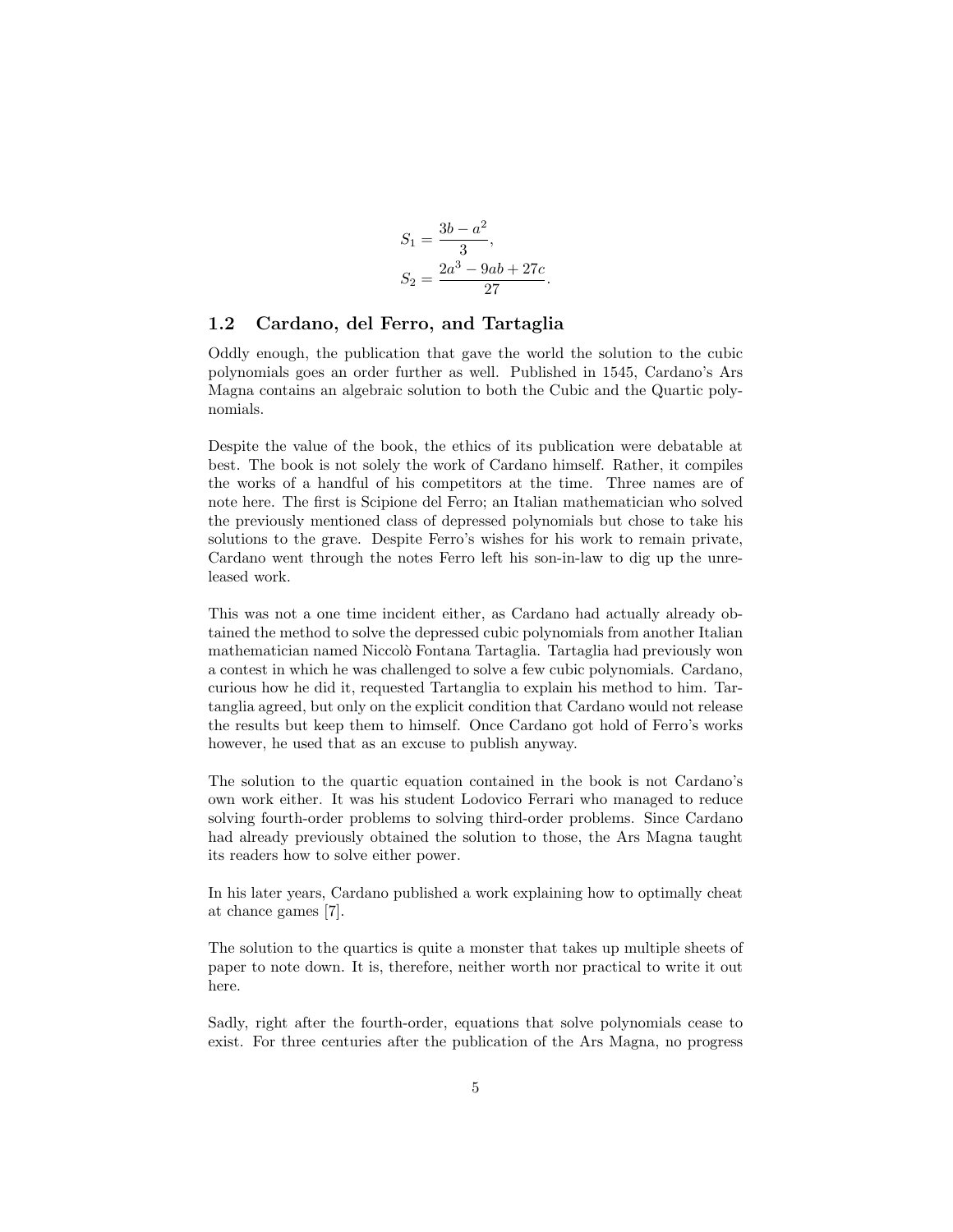on studying higher-order problems was made. This is where the topic of this document will be coming into view.

#### 1.3 Abel and Ruffini

Joseph-Louis Lagrange is a name history has deemed too valuable to be granted the right to be forgotten. Ironically most famous for another problem that turned out to be impossible to solve, he had laid the foundation for the works of Paolo Ruffini and Niels Henrik Abel which proved that no algebraic equation solving the quintic polynomials can be constructed.

Lagrange was Euler's successor in a handful of ways. He took his seat as the director of mathematics in the Prussian Academy of Sciences for example. Similarly, Euler gave an alternative method to reduce the Quartics to the Cubics in his Elements of Algebra which Lagrange was inspired by to try and reduce the quintics to the quartics.

His first published work on the subject was printed by the Berlin royal academy of sciences in 1770. In it, he spends over two hundred pages covering known methods to study the previous two orders. Time and time again, he had to conclude that they seemingly couldn't be extended to the higher case. Defeated, he spends the final few pages expressing how unlikely he deemed it for a solution to the quintics to exist.

Although seeming mostly fruitless, the work he published in this document laid the groundwork for the entire field of Galois theory. By covering a multitude of established solutions, Lagrange found a common thread between them in the form of permutations. Though, he did not refer to them explicitly. These ideas ended up as the basis for the works of Ruffini and Abel.

Information given about the lives of both individuals is based mainly on [10, 5, 11].

There is a cruel irony to the tale of the unsolvability of quintics. The founders of the cubic equation wished for their work to remain hidden. It took a third party to show it to the world. In contrast, both Abel and Ruffini tried to make their theorem know but were mostly ignored by the mathematical community.

Despite Lagrange's disappointed conclusion in his previously mentioned publication, he still promised to return to the problem, seemingly holding up hope that a solution exists. This seemed to have been the general opinion at the time. When Ruffini solved the centuries old problem by showing that no solution exists, he did not receive the praise one would expect. Instead, he had sent a copy of his proof to Lagrange on three different occasions and never received a reply. He wasn't taken much more seriously by other colleagues either.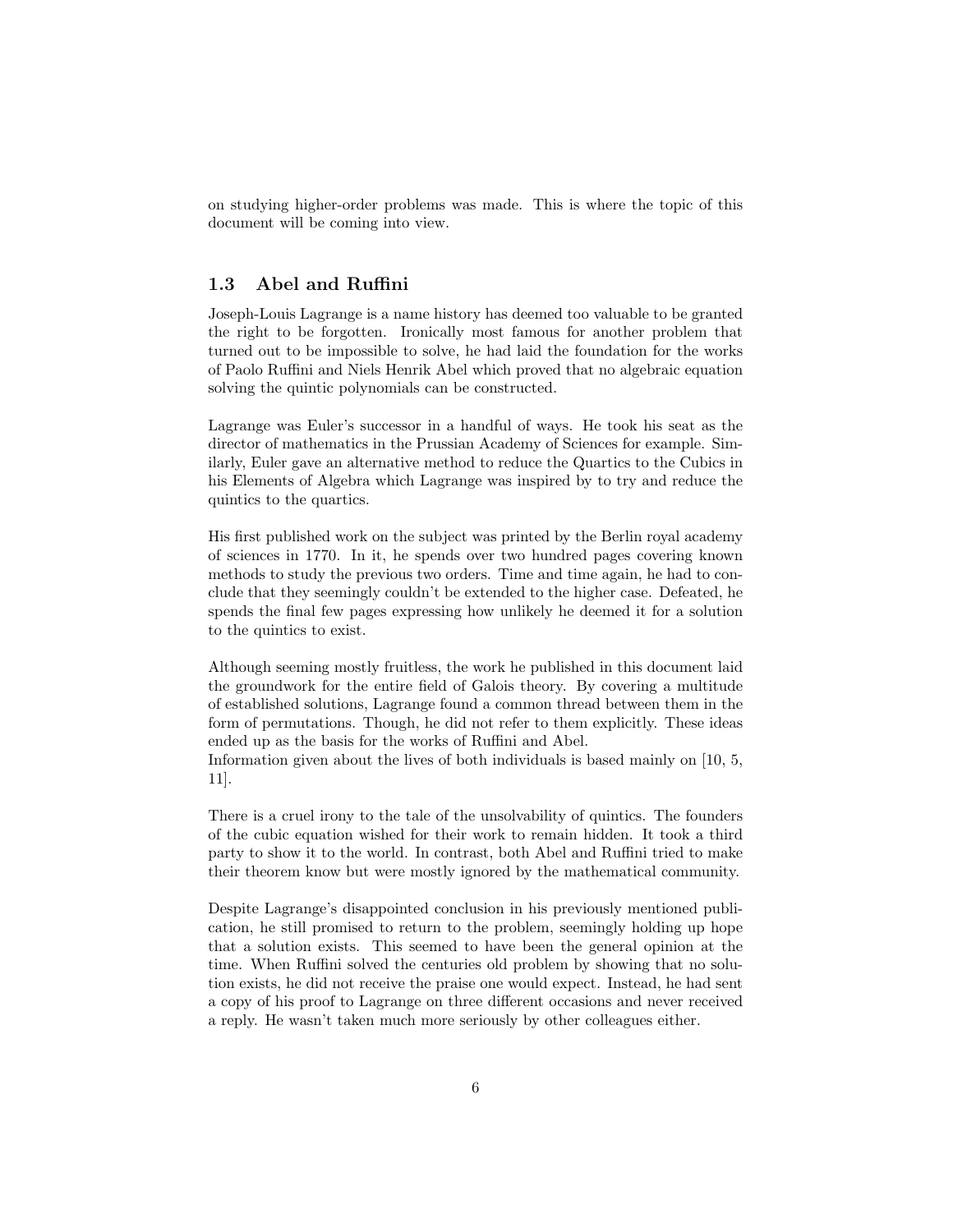One of the few mathematicians to recognise the proof was Cauchy, who not only praised him for it but went on to generalise some of the material Ruffini had established. This praise was just in time as well, as Ruffini died less than a year later.

Cauchy, in turn, leads us to Abel. At first, a young Abel actually thought to have found a solution to the quintics but found an error in his work when trying to work out an example. This effort of his to still find a solution shows how little light Ruffini's work had gotten. A few years earlier when studying Cauchy's works, he came across a reference to that of Ruffini. However, he seemingly didn't know that the problem was solved by the Italian, only that he worked on it.

Skip a few years, and Abel also found a proof of the result. His version also patched a minor gap that was present in that of his predecessor. Paid out of his own pocket, he got it in print on a short six-page pamphlet. He had sent this pamphlet to Gauss, but got an even worse reaction than Ruffini received from Lagrange. Instead of simply being ignored, Abel was informed that Gauss was highly displeased with receiving his work. Abel's pamflet was later found unopened after Gauss's death.

In the end, the work reached the hands of mathematicians that were willing to accept the result. Abel's friend Crelle founded a journal devoted entirely to mathematics in 1826. Several articles in the first volume were entirely dedicated to Abel's work.

Nowadays, multiple people have presented alternative proofs for the same theorem. The field of group theory that Ruffini helped invent for it is now one of the fundamental branches of mathematics. Although their own time could not reward them with it, their works deserve the wide recognition they today have.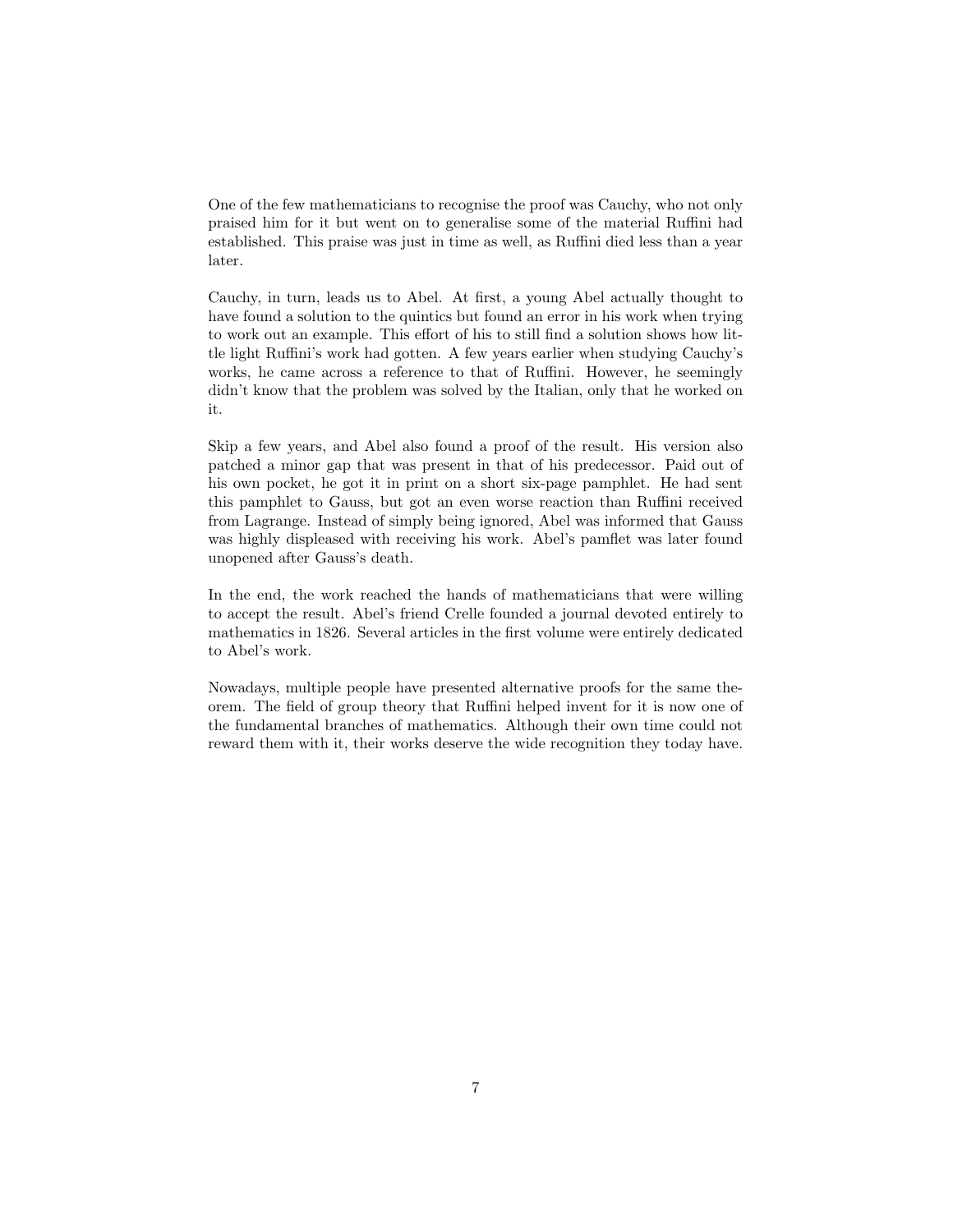## 2 The idea of the proof

The Abel–Ruffini theorem states that there is no algebraic solution to the general polynomials of degree five. More rigorously, we aim to prove the following claim:

**Theorem 2.1.** There is no closed-form expression  $F(p)$  containing only addition, subtraction, division, multiplication, integer powers, and finite integer radicals, such that  $F(p)$  provides the roots of any algebraic equation p of the form

$$
x^5 + ax^4 + bx^3 + cx^2 + dx + e = 0.
$$

The proof presented in this document is somewhat lengthy, but allows itself to easily be cut into sections. For the sake of clarity, we will first provide a very rough and informal sketch of the proof before we will work it out rigorously in later sections. This means that any theorem and terminology mentioned in this section will be proven and properly formulated in the relevant later sections.

The central idea of the argument is that we can show it to be impossible to construct an algebraic expression that behaves ugly enough for said expression to give the requested roots.

Now, by the fundamental theorem of algebra, an algebraic solution to the quintics should return 5 different values for any p that has no repeated roots. Therefore,  $F(p)$  has to be a set of 5 distinct elements. It is possible to pick one element from this set and track how it changes as we move p around in polynomial space. Section 3 and the start of section 4 will show that there are certain loops p can traverse whose image under  $F(p)$  is no longer a loop. More precisely it will prove the following:

**Corollary 2.1.1.** Let p be a polynomial with 5 distinct roots  $F(p) = (r_1, \ldots, r_5)$ . For any permutation  $\sigma$  of this tuple there is a corresponding loop in polynomial space  $\gamma$  centred at p such that  $\sigma$  is induced by  $\gamma$ .

The next step of the proof is showing that no closed-form algebraic expression ˆf behaves like this. For summation, subtraction, multiplication, division, and integer powers, this is clear. They are well defined operations and can never return multiple values for a single input.

The last allowed building block in algebraic expressions, however, forms the central obstacle in our proof. Radicals, as previously mentioned, are also not functions and can "break" loops. An easy example is the loop  $\gamma(t) = e^{2\pi i t}$  which runs around the unit circle in  $\mathbb C$  once. If we take the square root of this loop, we get  $\sqrt{\gamma(t)} = e^{\pi i t}$ , which only traverses half the same path and therefore is no longer a loop.

This means that any possible algebraic solution to the general polynomials of degree five would be forced to contain radicals. Ofcourse, considering the equa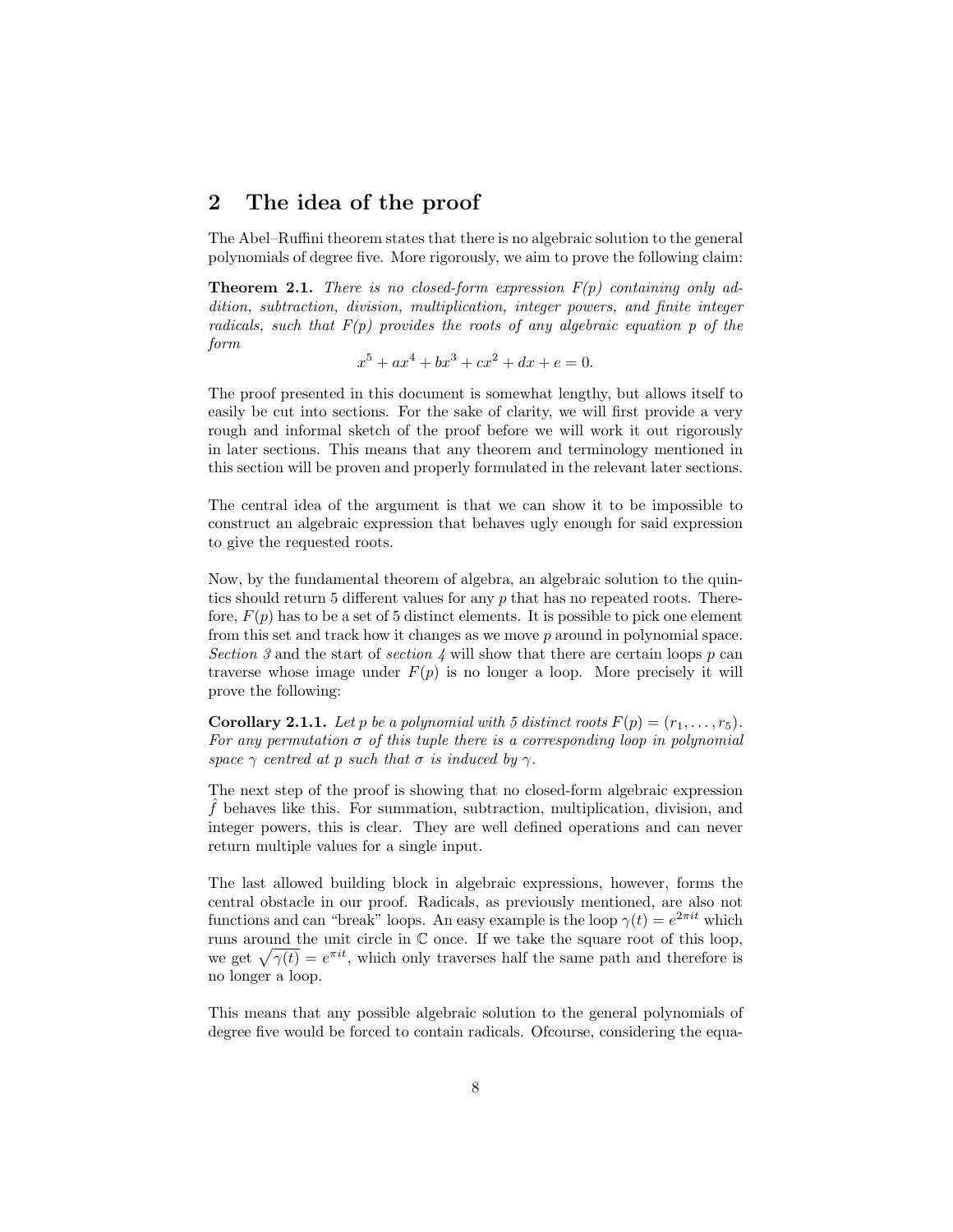tion  $x^n + c = 0$  leads to the same conclusion.

To seemingly take a small detour, consider how we would actually define "loop breaking". We seek to describe the phenomena where a loop in one space is associated with a path that is explicitly not a loop in another space. This turns out to be challenging to do rigorously however. For example, let's say we naively define it as follows:

"A function between two topological spaces  $F: X \to Y$  is said to **break** a loop  $\gamma$  in X if  $F \circ \gamma$  is not a loop."

With this definition, we immediately run into a problem. A function can never do this. Functions are well-defined after all. One could try to apply multi-valued functions to tackle this further, but we will instead establish some tools from topology so that we can use covering spaces instead.

Just as how the solutions to the cubics and quartics contain nested radicals, it turns out that for the quintics a single radical does not suffice. We will give an argument that shows that a single radical is not strong enough to break all loops that the needed expression would have to break. The example that will be used in the rest of the proof for this is commutator loops.

A commutator loop  $[\gamma_1, \gamma_2]$  is of the form  $\gamma_1 \gamma_2 \gamma_1^{-1} \gamma_2^{-1}$  where  $\gamma_1$  and  $\gamma_2$  are loops, the multiplication is loop composition and the inverse loops are defined as walking the loop's path in reverse. This commutator loop is still a loop as it is a path that starts and ends at the same point.

This brings us to two important claims.

- 1. Under our hypothetical solution to the quintics  $F(p)$ , we can find some commutator loops that would change which root the expression gives, just as we could with general loops.
- 2. The difference here is that the radicals of commutator loops are still loops, which proves that an equation that only contains a single radical is not strong enough for our cause.

Two sections are spent examining these claims.

Section 4 will properly introduce the required terminology and then end by proving the following lemma:

**Lemma 2.2.** There are loops of the form  $[\gamma_1, \gamma_2]$  that induce non-trivial permutations on the set  $F(p)$ .

Section 5 will prove that algebraic operations aside from radicals are unable to break loops and finishes by proving the following corollary:

**Corollary 2.2.1.** An algebraic equation containing only a single radical can't break all loops.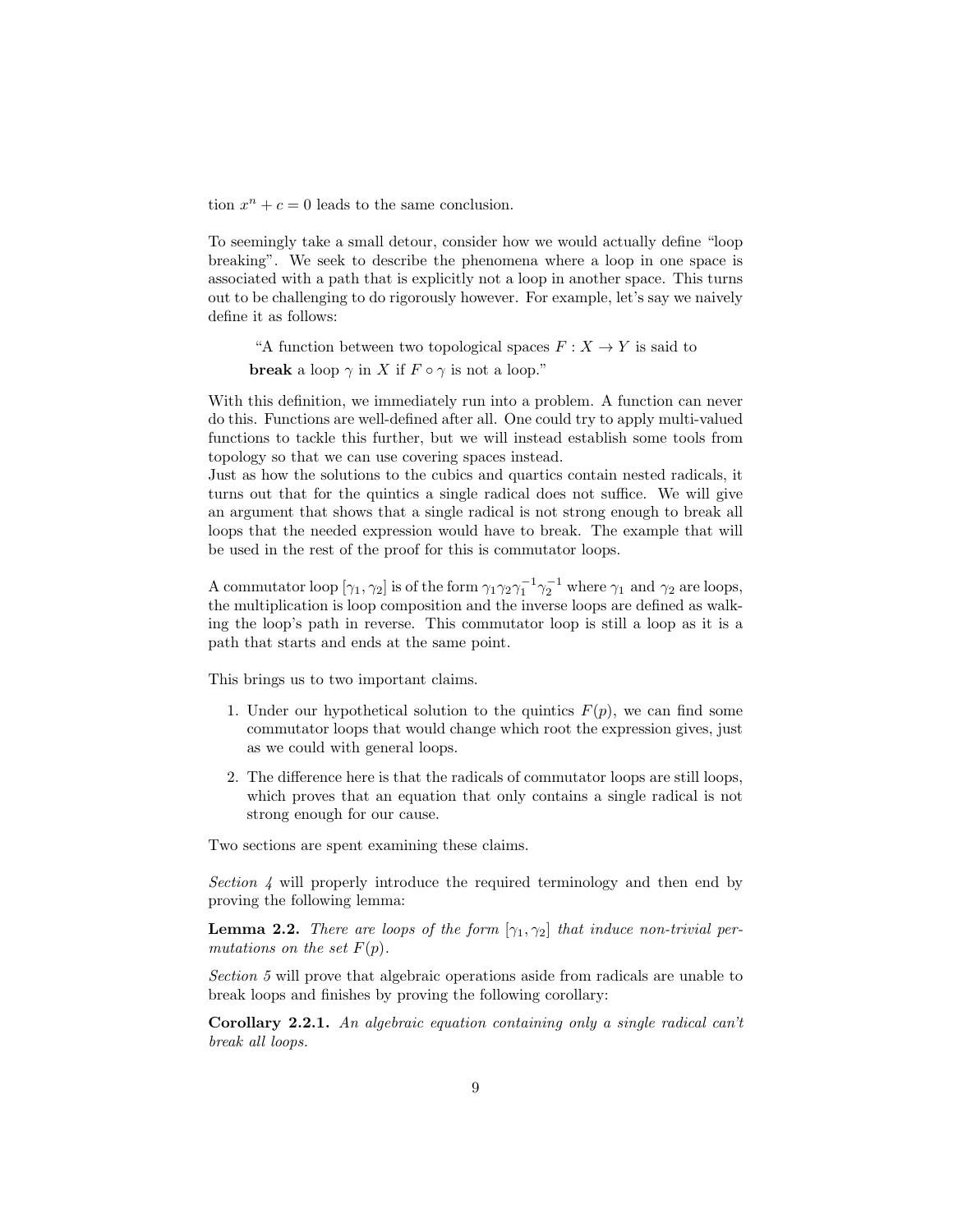In the final step of our proof, we repeat the previous argument inductively. If we have an expression with a nested radical in it, we can construct a commutator loop of commutator loops that should still permute which root the expression gives. It has to do this despite the nested radical not being strong enough to destroy the loop. In the case of the quintics, we can keep doing this indefinitely, and can thus not find a general solution with finitely many radicals.

To rephrase this; We found a concrete difference between how a solution to the quintics would have to behave, and how algebraic solutions can behave.

Section  $\gamma$  will show that the set of commutator permutations of  $\mathcal A$  is also its own set of commutator permutations. This means that for any N there are permutations that take the form of N levels of nested permutations.

Section  $6$  will then show that for any such N, an algebraic equation would require N+1 levels of nested radicals. Combined, this concludes the proof.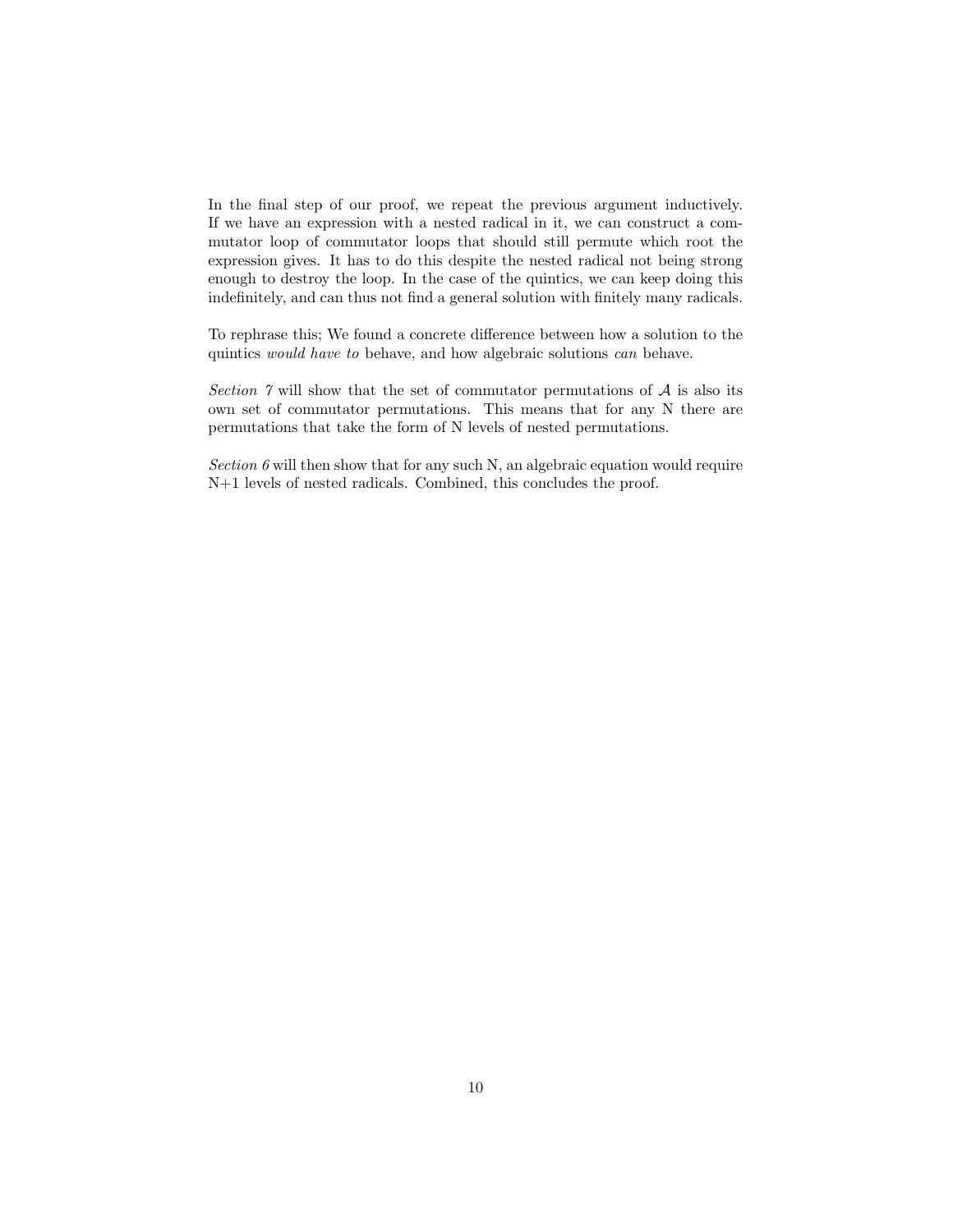## 3 Loop permutations

In this section, we seek to study how loops in polynomial space correspond to permuting the roots of a polynomial. Let us introduce the following terminology:

#### 3.1 Towards loop breaking

**Definition 3.1** (paths and loops). A path  $\gamma$  in a topological space X is a continous function from the closed unit interval into said space:  $\gamma : [0,1] \to X$ . A Loop is a path  $\gamma$  with the propery that  $\gamma(0) = \gamma(1)$ . The loop  $\gamma$  is then said to be based at  $\gamma(0)$ .

Definition 3.2 (Permutation). A Permutation is a bijective function from a set to itself.

A Transposition is a Permutation that acts as the identity on all but two elements.

 $S_n$  is the set of all permutations of n elements.

**Definition 3.3** (Quotient map). A quotient map is a surjective map  $f : (X, \tau_X) \to$  $(Y, \tau_Y)$  with  $U \in \tau_Y \iff f^{-1}(U) \in \tau_X$ .

**Definition 3.4** (Quotient topology). Let X be a topological space, Y as set, and  $f: X \to Y$  a surjective map. The **quotient topology** on Y with respect to f is the finest topology on Y which makes f continuous.

**Proposition 3.5.** Every quotient map  $q : X \rightarrow Y$  induces an equivalence relation  $\sim_q$  on X defined by  $x \sim_q \tilde{x} \iff q(x) = q(\tilde{y})$ . Conversely, every equivalence relation  $\sim$  on X induces a quotient map

$$
p: X \to X/\sim \quad x \mapsto [x].
$$

Here  $X/\sim$  is the set of all equivalence classes under  $\sim$ , equipped with the quotient topology with respect to p.

Proof. Since the second claim follows by definition, We only need to prove that  $\sim_q$  is an equivalence relation. But since q is a function,  $\sim_q$  has the reflexivity, symmetry, and transitivity properties immediately.  $\Box$ 

If we have a topological space X and an equivalence relation  $\sim$ , we refer to  $X/\sim$ equipped with the quotient topology as the quotient space of X under  $\sim$ .

There are multiple ways to specify polynomials. The two most natural ones are by giving their roots or their coefficients. If we're restricting ourselves to monic polynomials, a polynomial of degree  $n$  can be determined by its  $n$  roots in  $\mathbb C$  or by *n* coefficients. Thus, there are at least two ways to describe order n polynomials as elements in  $\mathbb{C}^n$ . To avoid confusion we'll refer to root spaces and coefficient spaces as  $\mathbb{C}_r^n$  and  $\mathbb{C}_c^n$  respectively. There is a natural way of going from the former to the latter representation. If we are given the roots of a polynomial, we can find its coefficients by writing the polynomial in the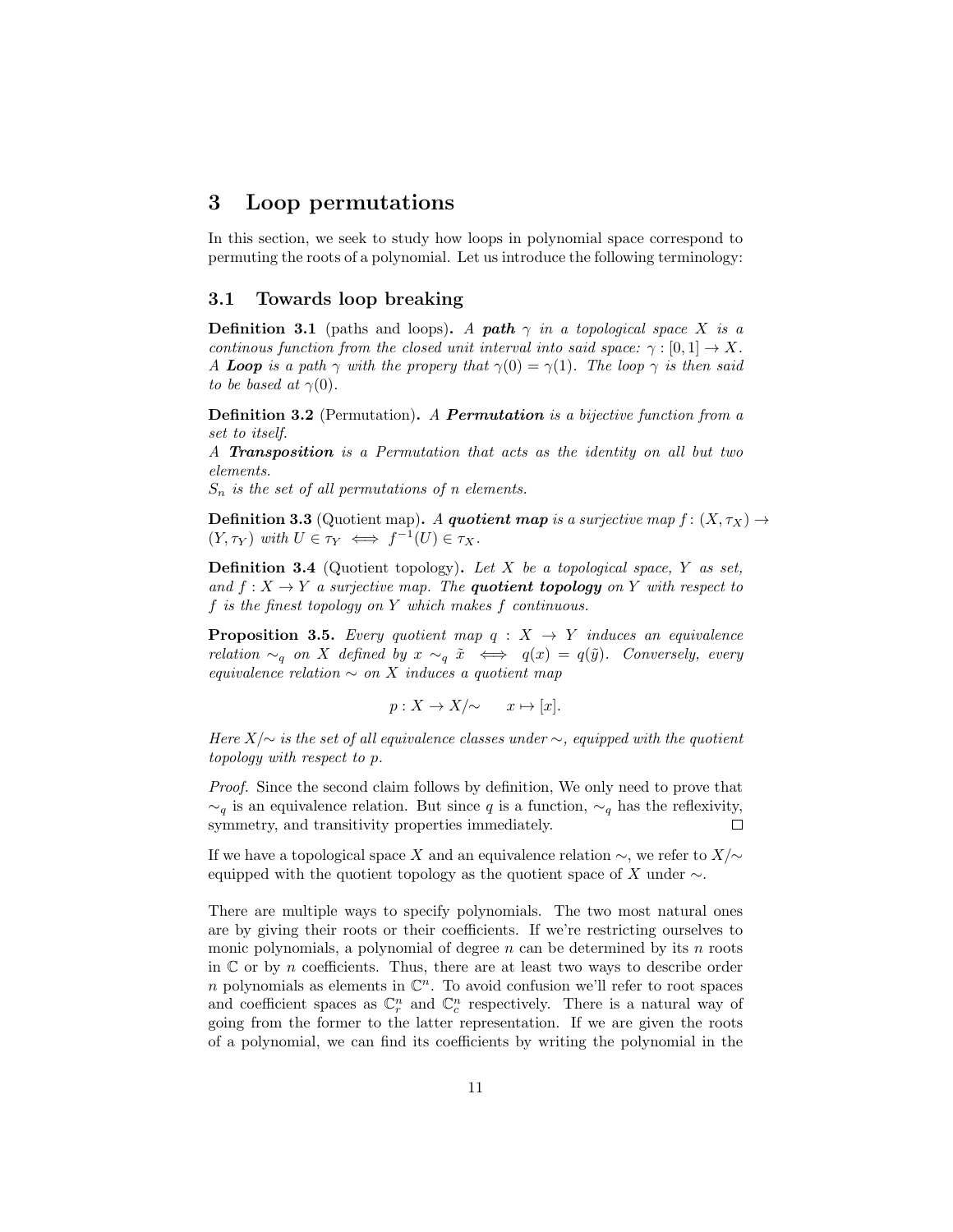form  $(z - r_1)(z - r_2) \dots$  and then simply expanding the terms. Equivalently, one could directly use Vieta's formulas. This gives us a map  $\alpha : \mathbb{C}_r^n \to \mathbb{C}_c^n$  from root space to coefficient space.

The map  $\alpha$  is continuous since the coefficients are found by multiplying and adding roots. Both of which are continuous operations. Furthermore  $\alpha$  also is surjective since for all  $(z_1, \ldots, z_n)$  there is a polynomial  $x^n + z_1 x^{n-1} \cdots + z_n$ , and by the fundamental theorem of algebra each such polynomial has a root representation.

The map  $\alpha$  is not injective as multiple permutations of roots correspond to the same polynomials. For example, roots  $(r_1, r_2)$  and  $(r_2, r_1)$  both map to  $(-r_1 - r_2, r_1 \cdot r_2)$ . We can construct a bijective version of  $\alpha$  by dividing root space by all permutations of n elements.

To make this more concrete, take  $p_1, p_2 \in \mathbb{C}_r^n$  such that  $\alpha(p_1) = \alpha(p_2)$ . Since the fundamental theorem of algebra states that a polynomial has a unique set of roots this implies that  $p_2$  is just a permutation of  $p_1$ . Thus all sets of roots mapping to the same element are permutations of each other.

With this in mind we will define the relation  $\sim_\alpha$  as the equivalence relation induced by the map  $\alpha$ .

**Proposition 3.6.**  $x \sim_\alpha y$  implies that there is  $a \sigma \in S_n$  such that  $x = \sigma(y)$ 

Proof. By the fundamental theorem of algebra, a polynomial has a unique set of roots. This implies that for a polynomial  $p \in \mathbb{C}_c^n$ , all elements in  $\alpha^{-1}(p)$ are permutations of each other. Since  $x \sim_\alpha y \iff \alpha(x) = \alpha(y)$ , this means  $x = \sigma(y)$  for some permutation  $\sigma$  $\Box$ 

For ease of use, we'll refer to the quotient space  $\mathbb{C}_r^n/\sim_\alpha$  as  $\mathbb{C}_r^n/S_n$ . This quotient space comes with a quotient map  $q: \mathbb{C}_r^n \to \mathbb{C}_r^n/S_n$  which is surjective and continuous. Since a (monic) polynomial is uniquely identified by either its set of roots or by its coefficients, we have a bijection  $\beta: \mathbb{C}_r^n/S_n \to \mathbb{C}_c^n$  which is the composition of the bijection between root space and the set of polynomial; and the bijection between the set of polynomials and coefficient space. We furthermore by definition have  $\alpha = \beta \circ q$ .

Thus far we have obtained the following commutative diagram:

$$
\begin{array}{ccc}\n\mathbb{C}^n_r & \xrightarrow{\alpha} & \mathbb{C} \\
\downarrow^q & & \nearrow \\
\mathbb{C}^n_r / S_n\n\end{array}
$$

n c

You may wonder why we haven't defined root space to be  $\mathbb{C}_r^n/S_n$  instead of  $\mathbb{C}_r^n$ . After all, it is counter intuitive to claim that the roots of a polynomial are in any way ordered. There is a reason for this. We'll end up defining loop breaking by studying how loops in  $\mathbb{C}_r^n/S_n$  (or  $\mathbb{C}_c^n$ ) correspond with paths in root space. Since  $S_n$  has n! elements however, we have a non-uniqueness problem when we try to pick such a path. To solve this, we need to look at covering spaces.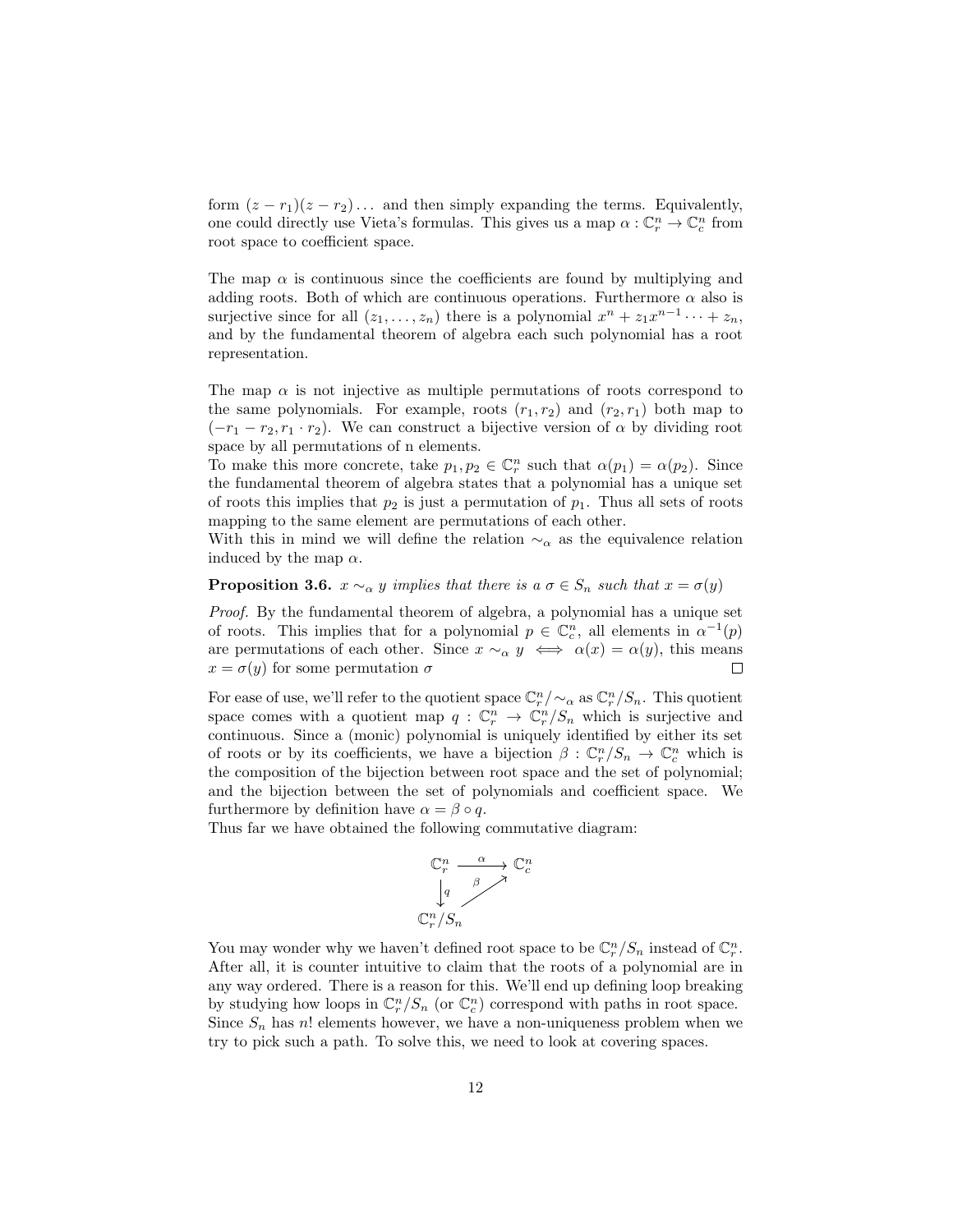**Definition 3.7** (Covering maps). Let  $(X, \tau_X)$  and  $(C, \tau_C)$  be topological spaces. A continuous surjective map  $p : C \to X$  is called a covering map if for all  $x \in X$ there is a open neighbourhood  $U_x \in \tau_X$  such that  $p^{-1}(U_x)$  is a union of disjoint opens in  $C$ , each of which is mapped homeomorphically to  $U_x$  under p.

**Definition 3.8** (covering spaces). Let  $(X, \tau_X)$  be a topological space. A covering space  $((C, \tau_C), p)$  of X is a topological space  $(C, \tau_C)$  together with a covering map  $p: C \to X$ .

Example 3.9. We define

$$
S^1 = \{ e^{ix} \in \mathbb{C} \mid x \in \mathbb{R} \}
$$

The map  $p: S^1 \to S^1$ ,  $x \mapsto x^n$  is a covering map. It is clear that the map is continuous and surjective. Take  $e^{it} \in S^1$  and  $U_t = (e^{i(t-\frac{\pi}{4})}, e^{i(t+\frac{\pi}{4})})$ . Then

$$
p^{-1}(U_t) = \bigcup_{j=0}^{n-1} (e^{i(t_j - \frac{\pi}{4n})}, e^{i(t_j + \frac{\pi}{4n})})
$$

where  $t_j = \frac{t+2\pi j}{n} \in p^{-1}(t)$ . This forms the sought out union of opens that are homeomorphic with  $U_t$ . Therefore  $(S^1, p)$  is a covering space.

**Lemma 3.10** (path lifting). Let  $p : X \to Y$  be a covering map,  $\gamma : [0,1] \to Y$  a path, and  $x_0 \in p^{-1}(\gamma(0))$ . Then there is a unique path  $\tilde{\gamma} : [0,1] \to X$  such that  $\tilde{\gamma}(0) = x_0$  and  $p \circ \tilde{\gamma} = \gamma$ . We call  $\tilde{\gamma}$  a lift of  $\gamma$  along p.

 $\Box$ 

Proof. This proof is found in Proposition 13.7.7 of [8].

We are equipped to define what it means for a map to break loops.

#### 3.2 Breaking loops

Definition 3.11 (loop breaking). Assume that we have a commutative diagram



where  $p$  is a covering map,  $f$  and  $g$  are continuous,  $f$  is surjective and  $g$  is bijective.  $f^{-1}$  is said to **break** a loop  $\gamma$  in A if any of the lifts of  $g \circ \gamma$  along p is not a loop.

Remark. Since the diagram commutes, finding a path  $\tilde{\gamma}$  in X that is not a loop such that  $f(\tilde{\gamma}) = \gamma$  is sufficient to prove that f breaks  $\gamma$ .

Let's return to our previous diagram to study how this applies to our case.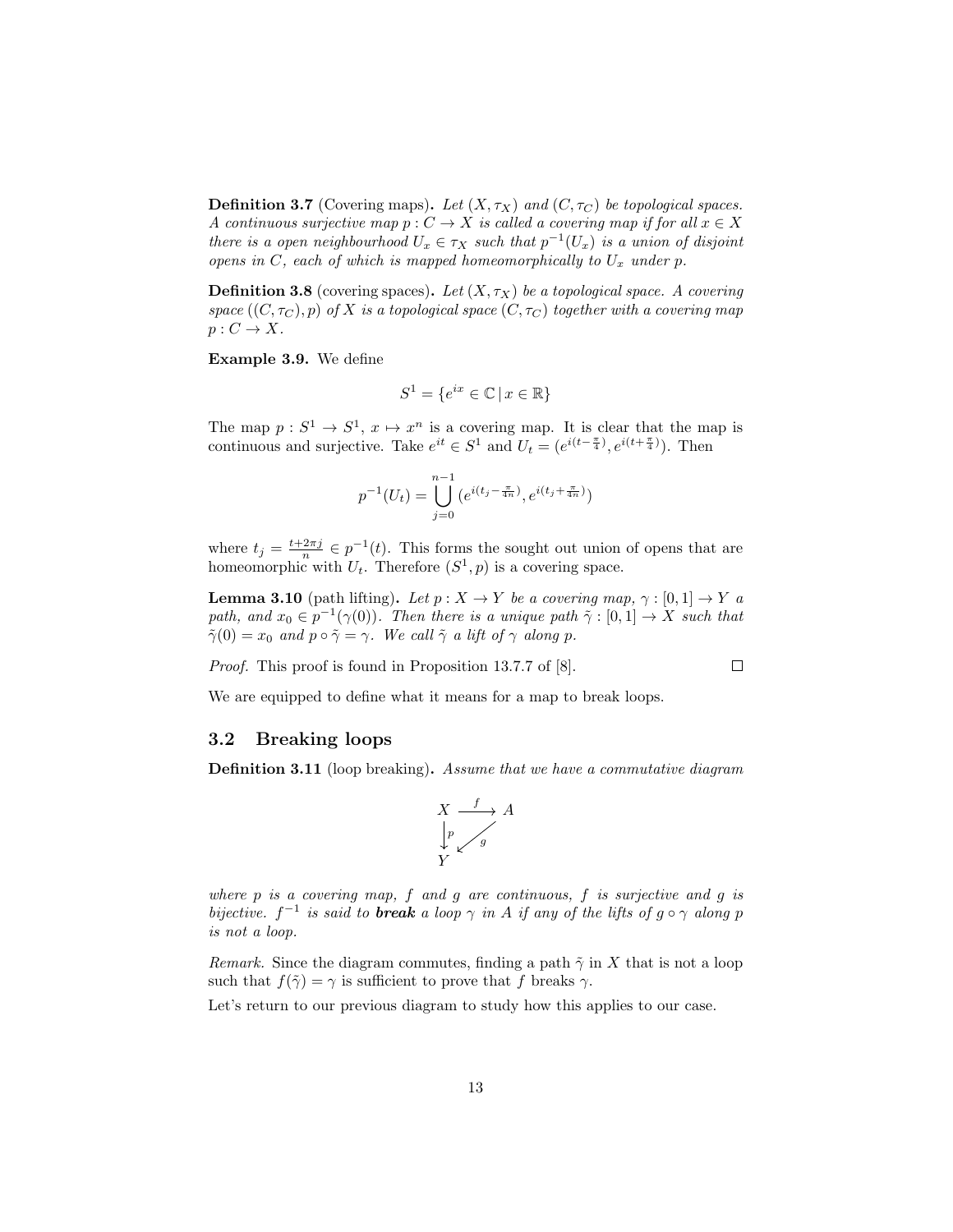

To start we note that  $\beta$  seemingly maps into the wrong direction. We already know that it is a bijection. As we will later use, it also turns out to be a homeomorphism. Since both the definition of  $\beta$  (Vieta's formulas) and its continuity are significantly more straightforward than those of its inverse however, it is more sensible to draw the arrow this way.

It is somewhat easy to show that for  $\mathbb{C}_r^n / S_n$ ,  $\mathbb{C}_r^n$  together with q almost fits the definition of covering space. We already know it to be a continuous surjection since it's a quotient map. The issue here is the local homeomorphism requirement, and specifically polynomials with repeated roots.

Say, we removed elements with repeated coordinates from  $\mathbb{C}_r^n$ . Let us call the space of repeated root elements E and  $D_r$  is the complement of E in  $\mathbb{C}_r^n$ . Thus

$$
E = \{(z_1, \ldots, z_n) \in \mathbb{C}_r^n \mid \exists i, j : i \neq j, \ z_i = z_j\}, \quad D_r = \mathbb{C}_r^n \backslash E.
$$

Now, this subset  $E$ , is what is called *saturated* under  $q$ . This means that  $q^{-1}(q(E)) = E$ , which in our case is simply the observation that distinct roots remain distinct under permutation. This now implies that  $q(\mathbb{C}_r^n \backslash E)$  =  $q(\mathbb{C}_r^n)\backslash q(E).$ 

The map  $\tilde{q}: D_r \to D_r/S^n$  is then simply the restriction of q too  $D_r$ , which is again surjective and continuous due too being a quotient map. If we now take  $i: D_r \to \mathbb{C}_r^n$  and  $\tilde{i}: D_r/S_n \to \mathbb{C}_r^n/S_n$  as the natural inclusion maps we have the commutative diagram:

$$
D_r \xrightarrow{i} \mathbb{C}_r^n \xrightarrow{\alpha} \mathbb{C}_c^n
$$

$$
\downarrow \tilde{q} \qquad \downarrow q \qquad \qquad \beta \nearrow
$$

$$
D_r/S_n \xrightarrow{\tilde{i}} \mathbb{C}_r^n/S_n
$$

**Lemma 3.12.** The map  $\tilde{q}$  is a covering map.

*Proof.* For each  $[z] = [(z_1, \ldots, z_n)] \in D_r/S_n$  pick  $R_{min} = d(i \circ \tilde{q}^{-1}(z), E),$ where  $d(\cdot, \cdot)$  is a distance between sets defined with the standard metric on  $\mathbb{C}^n$ . If we now take  $U_z$  as the n-disk of radius  $\frac{R_{min}}{2}$  around z (which makes sense on  $D_r/S_n$  since the disk would not intersect E even without the restriction to the subspace and is thus identical as how it is defined on  $\mathbb{C}^n$ , we have an open with the desired properties.

Namely, the pre-image of this  $U_z$  is a disjoint union of n-disks of radius  $\frac{1}{2}R_{min}$ , each of which is centred at one of the  $n!$  elements in the pre-image of z.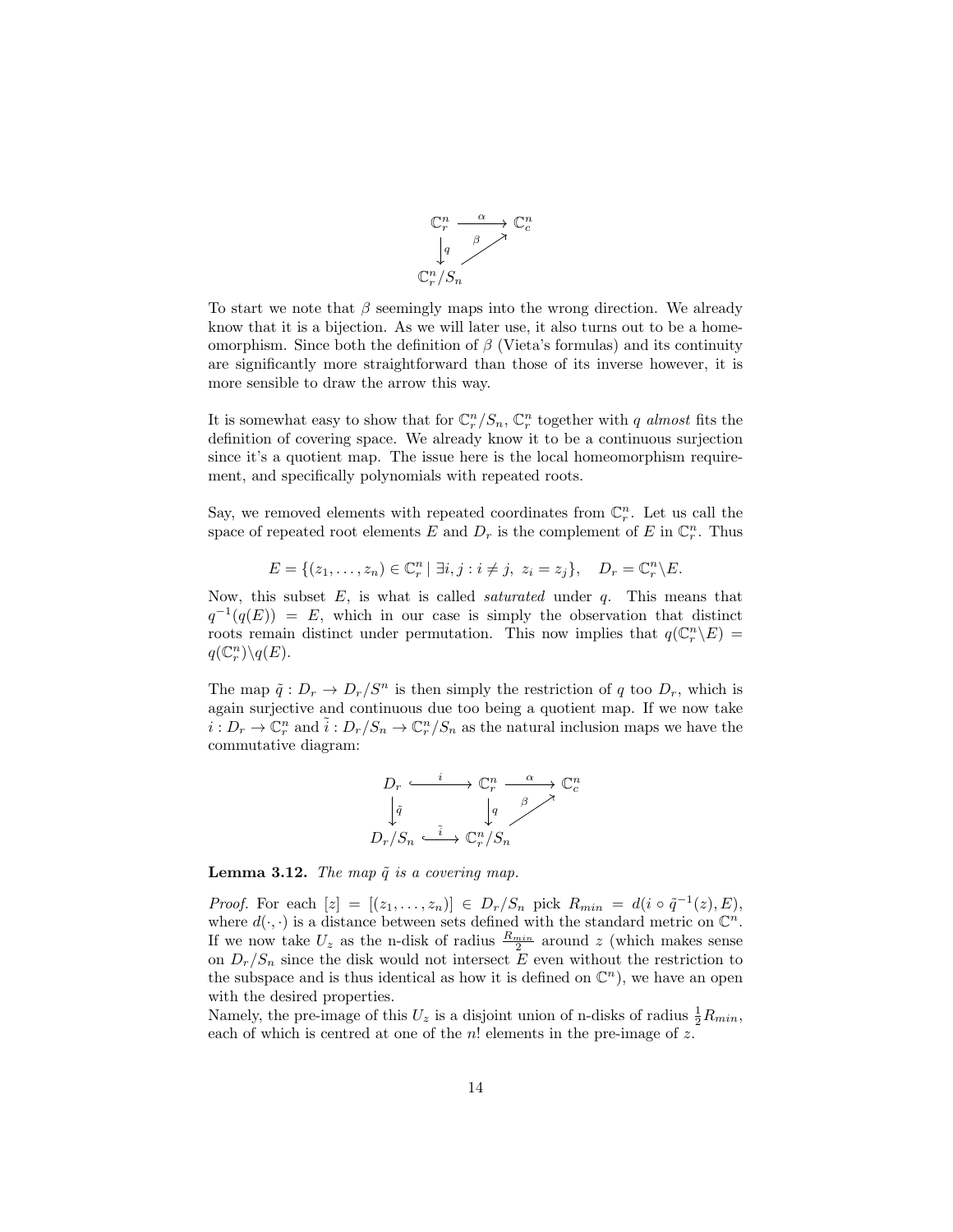We can guarantee that these opens are indeed disjoint by the definition of  $R_{min}$ . The radius of the open is by construction at most a quarter of the distance to the nearest permutation. Namely, for a permutation  $\sigma$  and a  $\tilde{z} \in D_r$ 

$$
||\tilde{z} - \sigma(\tilde{z})|| = ||(\tilde{z}_1 - \sigma(\tilde{z}_1), \dots, \tilde{z}_5 - \sigma(\tilde{z}_5))|| \ge \min_{i \neq j} \{|\tilde{z}_i - \tilde{z}_j|\} \ge 2d(i(\tilde{z}), E).
$$

**Lemma 3.13.** The map  $\beta$  is a homeomorphism.

Proof. The proof can be found in [1].

 $\Box$ 

Let  $\gamma$  be a path in  $\mathbb{C}^n_c$ . Since  $\beta$  is a homeomorphism, if  $\gamma$  doesn't pass through any polynomial with repeated roots it is homeomorphic with a path  $\tilde{\gamma}$  in  $D_r/S_n$ . Lemma 3.10 then gives a set of paths (lifts) in  $D_r$ .

**Definition 3.14.** Define  $D_c = \alpha(D_r)$  and let  $\gamma$  be a path in coefficient space  $D_c \subset \mathbb{C}_c^n$ . We define  $\Gamma_\gamma$  as the set of lifts of  $\tilde{i}^{-1} \circ \beta^{-1} \circ \gamma$ .

We can now rephrase Definition 3.11 to our specific situation.

**Definition 3.15** (Polynomial loop breaking). Let  $\gamma$  be a loop in  $D_c \subset \mathbb{C}_c^n$ . The inverse map  $\alpha^{-1}$  is said to **break** this loop if any of the paths in  $\Gamma_{\gamma}$  is not a loop.

#### 3.3 Transpositions induced by loops

**Lemma 3.16.** Given a countable subset  $A \subset \mathbb{R}^2$  and two points  $a, b \in \mathbb{R}^2 \setminus A$ , there exists a circle  $C \subset \mathbb{R}^2 \backslash A$  with  $a, b \in C$ .

*Proof.* Take l as the perpendicular bisector of a and b. Take  $c_0 \in l$ . Since a and b have equal distance to  $p_0$ , there is a circle  $C_0$  centred at  $p_0$  that intersects both a and b. Now take  $p_1 \in l$  with  $p_1 \neq p_0$ . Create circle  $C_1$  out of  $p_1$  via the same method. Since  $C_0$  and  $C_1$  have different centres, they are different circles. Say  $C_0$  intersects  $x \in A$ . If  $C_1$  intersects x as well,  $C_0$  and  $C_1$  would have 3 points in common  $(x, a, b)$ . Since a circle is uniquely defined by any three points it intersects, this leads to a contradiction as that would imply that  $C_0 = C_1$ .

This means that any  $x \in A$  can only intersect one of such circles. Thus, for any  $x \in A$  there is at most one  $p \in l$  such that the circle corresponding to p contains x. Since  $A$  is countable, it only intersects a countable set of such circles. Since  $l$ is not countable, there have to be points on  $l$  whose circle doesn't intersect any point in A. Thus, there are circles that intersect a and b but not A.  $\Box$ 

We have now arrived at the claim with the longest proof in this document.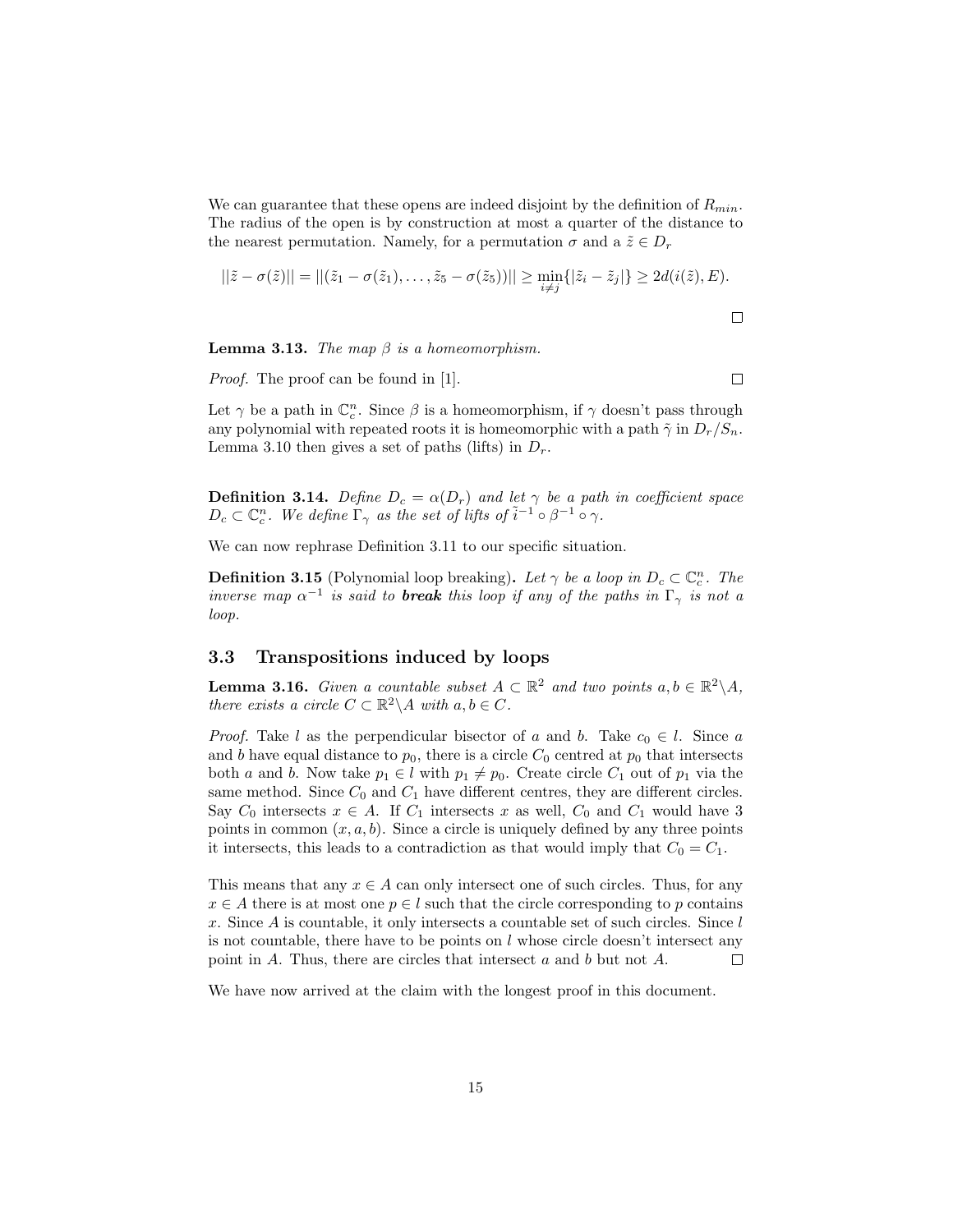**Theorem 3.17.** If an algebraic solution to the quintics exists, for any transposition on the set of roots provided by this equation at a polynomial with distinct roots, there is a loop in coefficient space that induces this transposition.

Proof. Recall that we have the following diagram:

$$
D_r \xrightarrow{i} \mathbb{C}_r^5 \xrightarrow{\alpha} \mathbb{C}_c^5
$$

$$
\downarrow \tilde{q} \qquad \downarrow q \qquad \qquad \beta \nearrow
$$

$$
D_r/S_5 \xrightarrow{\tilde{i}} \mathbb{C}_r^5/S_5
$$

Our theorem states that if we pick an element  $p = (r_1, \ldots, r_5) \in D_r$  and a transposition  $\sigma \in S_5$ , then there is a loop  $\gamma$  in  $D_c \subset \mathbb{C}_c^5$  such that  $\Gamma_{\gamma}$  contains a path  $\tilde{\gamma}$  such that  $\tilde{\gamma}(0) = p$  and  $\tilde{\gamma}(1) = \sigma(p)$ .

Our diagram is commutative. Since we by definition have  $\gamma = \beta \circ \tilde{i} \circ \tilde{q} \circ \tilde{\gamma}$ , this also means that  $\gamma = \alpha \circ i \circ \tilde{\gamma}$ . The map i is simply the inclusion map obtained from restricting ourselves to polynomials without repeated roots. Combined this means our problem reduces to finding a path  $I: [0,1] \to \mathbb{C}_r^n$  with the following properties:

- I does not pass through any polynomial with repeated roots.
- $I(0) = p$  and  $I(1) = \sigma(p)$ .
- $\alpha \circ I$  is a loop.

If we can construct such a path then  $\alpha(I)$  is the  $\gamma$  we seek since the uniqueness granted by Lemma 3.10 guarantees that  $i^{-1}$  is contained in  $\Gamma_{\alpha(I)}$ . Thus, if we find  $I$ , we're done.

For  $p = (r_1, \ldots, r_5)$ , pick a permutation  $\sigma$  that permutes  $r_i$  and  $r_j$ . By the assumption that  $\sigma$  is a transposition, we know that the other three roots are untouched. For ease of notation we will without loss of generality assume that  $r_i = r_1$  and  $r_j = r_2$ .

Lemma 3.16 guarantees that there is a circle in  $\mathbb C$  that passes through  $r_1$  and  $r_2$ but not through  $r_3, r_4$  or  $r_5$ . Define  $h_1$  as the path from  $r_1$  to  $r_2$  along this circle in the clockwise direction, and  $h_2$  as the path from  $r_2$  to  $r_1$  along the circle in the clockwise direction. Now define  $I: [0,1] \to \mathbb{C}^5_r$  as

$$
I: t \mapsto (h_1(t), h_2(t), r_3, r_4, r_5).
$$

This by construction starts at p, ends at  $\sigma(p)$  and does not pass through polynomials of repeated roots. Furthermore,  $\alpha(I)$  is a loop since permutations of roots in root space map to the same polynomial in coefficient space. This finishes the proof.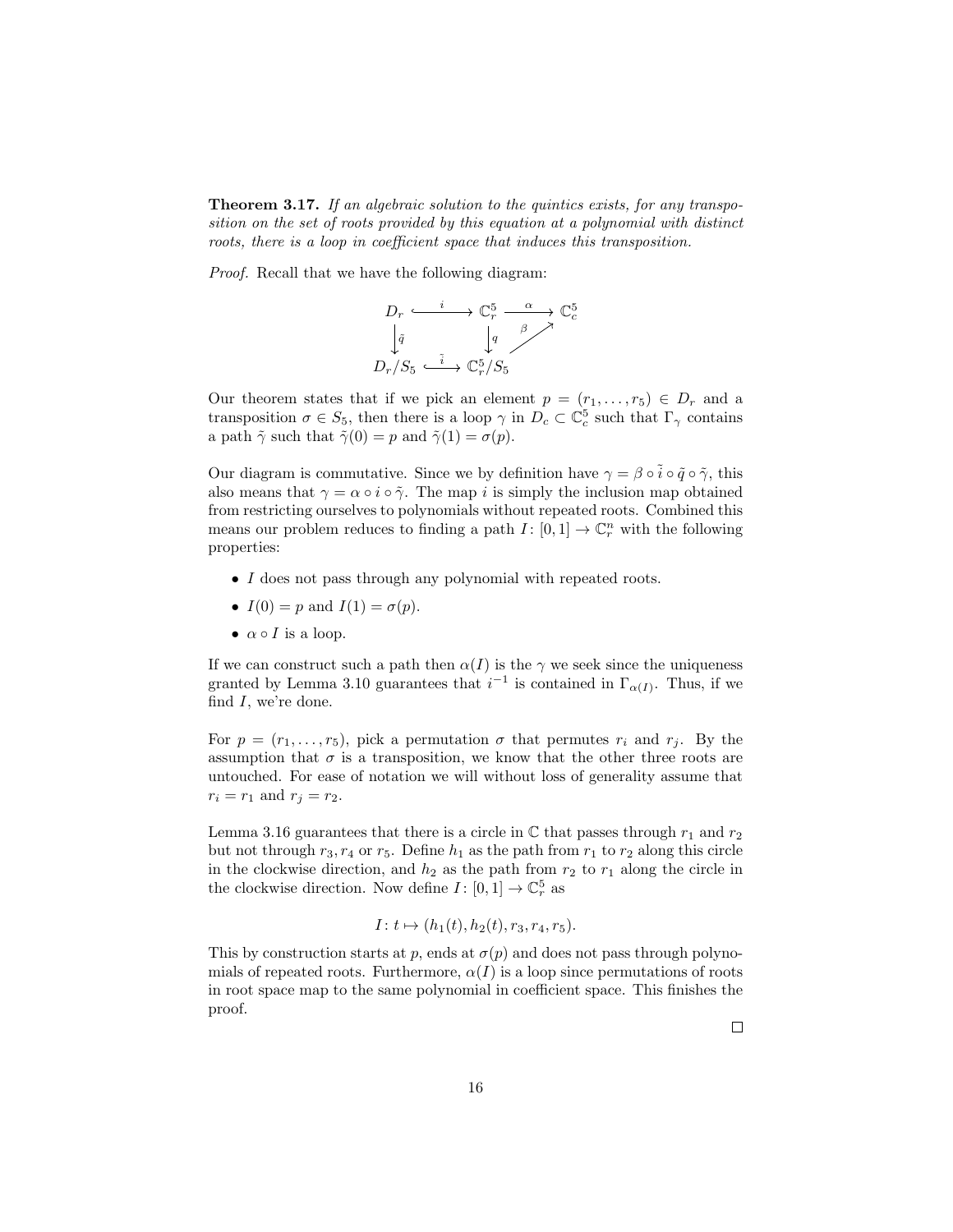Remark. An important side-note here is that –since all permutations can be made by the product of transpositions– this proves that there is such a loop for any permutation of the roots provided we can show that loop composition corresponds with taking the product of their induced permutations. This will be covered in the section 4.1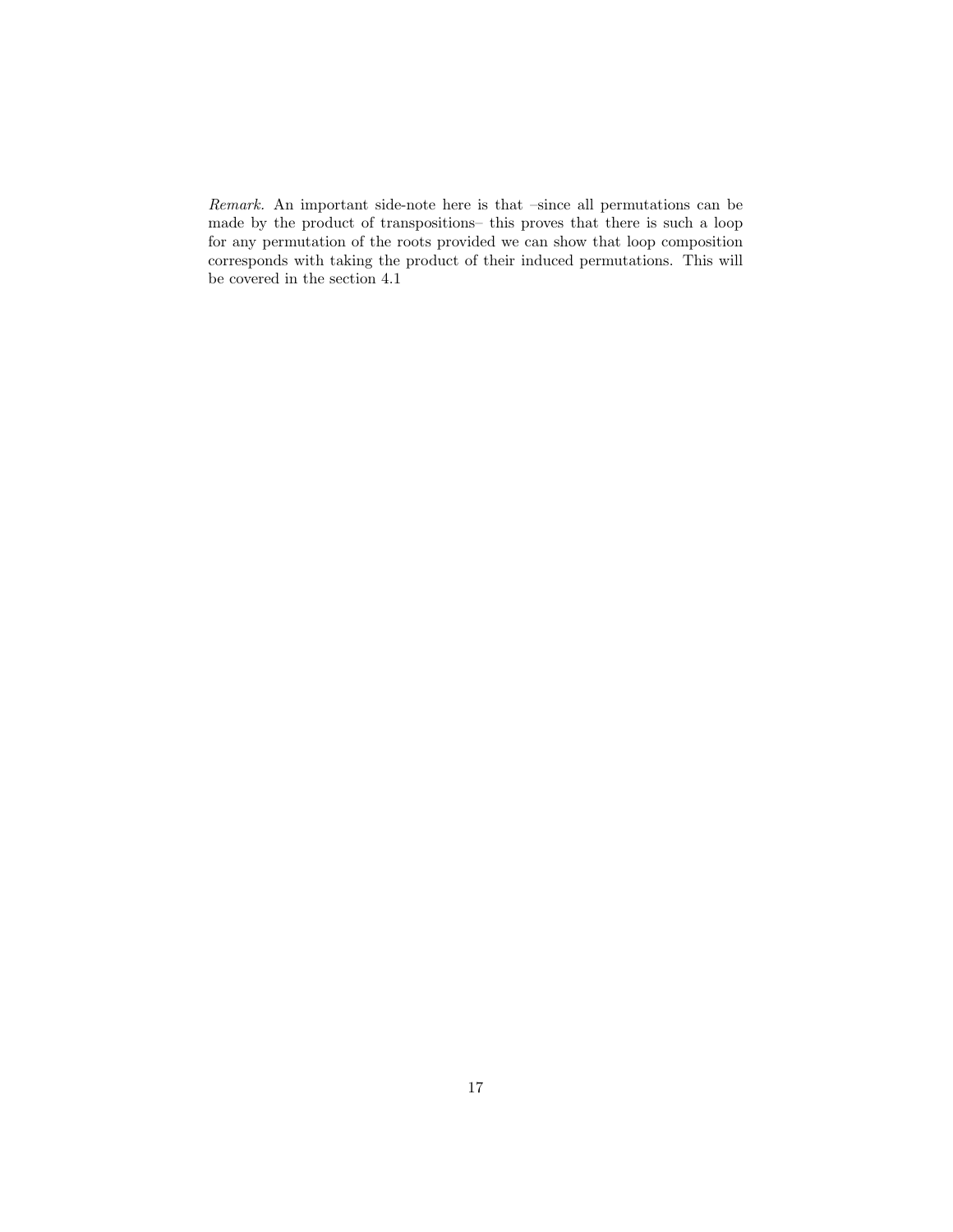## 4 Commutator permutations

In this section we seek to study the permutations induced by commutator loops.

In the rest of this document, we shall apply the tools and setting established thus far to more explicitly study how our hypothetical solution would behave under certain loops and what it would do with the roots of a polynomial. For a given quintic polynomial  $p$ , we will now refer to our hypothetical solution as  $F(p)$  (previously referred to as  $\alpha^{-1}$ ), and will refer to a tuple of its roots as  $M_p = (r_1, \ldots r_5)$  (previously described as an element in  $\mathbb{C}_r^5$ , or more specifically an element of  $\alpha^{-1}(p)$ ). Note again that  $M_p$  is ordered. Whilst the ordering on  $M_p$  is completely arbitrary, we need to have one. We seek to study permutations on the roots, which only makes sense if they have an ordering.

#### 4.1 Permutation products

**Definition 4.1** (Paths concatenation). If  $\gamma_1$  and  $\gamma_2$  are paths with  $\gamma_1(1)$  =  $\gamma_2(0)$ , then their **concatenation** or product  $\gamma_1 * \gamma_2$  is

$$
\gamma_1 * \gamma_2(x) = \begin{cases} \gamma_1(2x), & 0 \le x \le \frac{1}{2}, \\ \gamma_2(2x - 1), & \frac{1}{2} \le x \le 1. \end{cases}
$$

The **inverse** of a loop  $\gamma$  is defined as  $\gamma^{-1}(x) = \gamma(1-x)$ .

**Proposition 4.2.** Assume two loops  $\gamma_1, \gamma_2$  corresponding with permutations  $\sigma_1, \sigma_2$ . If both loops are based at the same point then  $\gamma_1 * \gamma_2$  corresponds with  $\sigma_2 \circ \sigma_1$ .

*Proof.* Assume we have loops  $\gamma_1$  and  $\gamma_2$ , which induce permutations  $\sigma_1$  and  $\sigma_2$ on a tuple of roots  $M_p$  respectively. Thus, if we walk along  $\gamma_1$ , we have that each root  $r \in M_p$  is sent to  $\sigma_1(r)$ . This is once again an element in  $M_p$ , meaning that walking  $\gamma_2$  then sends this to  $\sigma_2(\sigma_1(r))$ . Thus, walking the composition of both loops corresponds with the being permuted by the product of both  $\Box$ permutations.

Remark. Note that when going from loops to permutations the order of the index reverses. In the product defined on loops, the first element written is the path first traversed. This is inconvenient for when we start working with commutators, since this means that the commutator of loops and that of permutations will have to be defined differently. It is most practical to define loop commutators the natural and invert it with the definition for permutations.

**Corollary 4.2.1.** Given a polynomial with  $5$  distinct roots  $p$ , for any permutation on the set  $F(p)$  there is a loop in polynomial space that induces this permutation.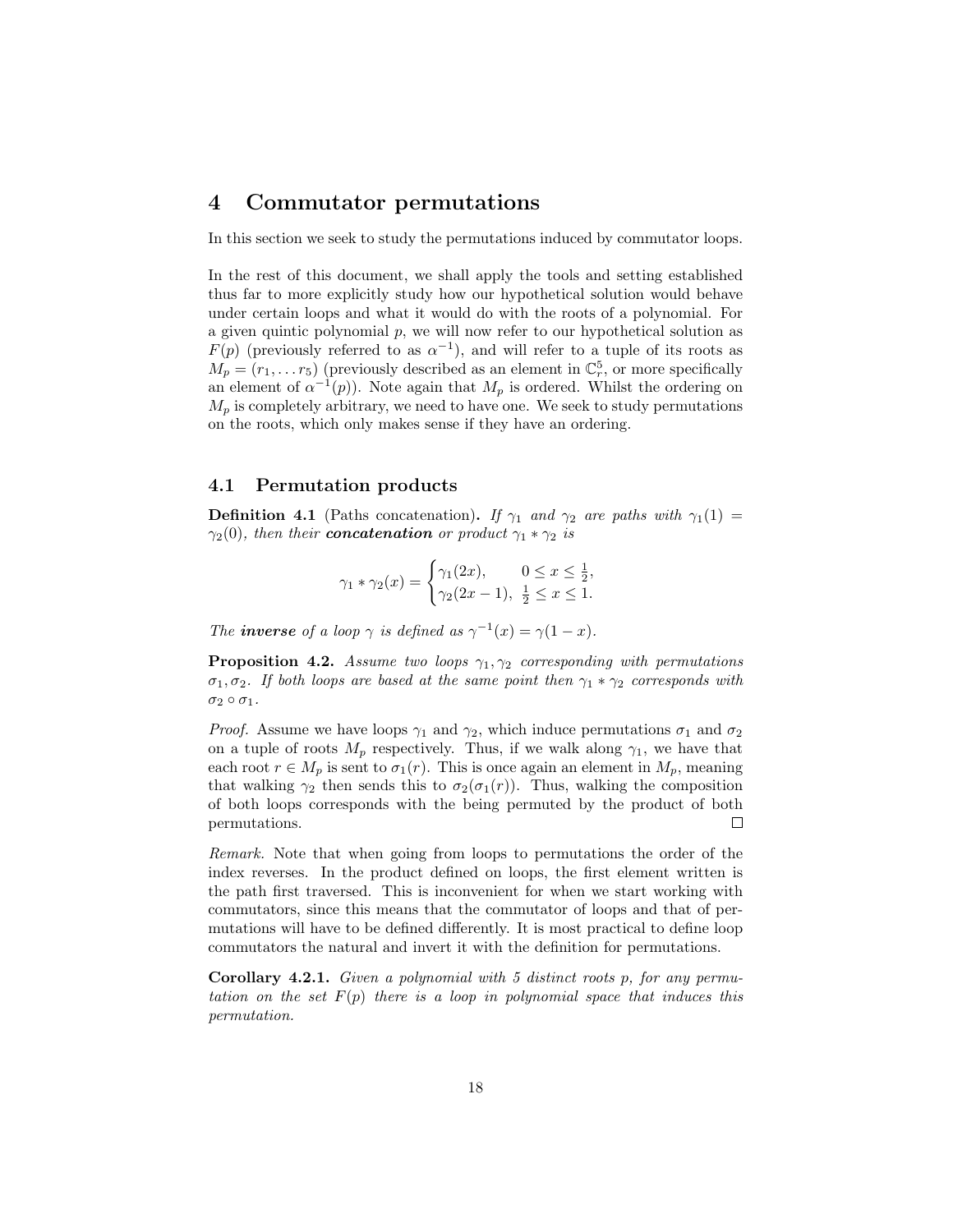Proof. Using the main result of section 3 we know that for any transposition on  $F(p)$  we have a loop that induces this transposition. Group theory tells us that any permutation can be made as a product of transpositions. Applying Proposition 4.2 then extends this property to loops and finishes the proof.  $\Box$ 

#### 4.2 Commutators

Definition 4.3 (loop commutators). The commutator of two loops is defined as

$$
[\gamma_1, \gamma_2] = \gamma_1 * \gamma_2 * \gamma_1^{-1} * \gamma_2^{-1}.
$$

Definition 4.4 (permutation commutators). The commutator of two permutations is defined as

$$
[\sigma_1, \sigma_2] = \sigma_2^{-1} \circ \sigma_1^{-1} \circ \sigma_2 \circ \sigma_1.
$$

We will show that certain Commutator loops should still result in permutations after going through our expression  $F(p)$ .

**Lemma 4.5.** There are loops of the form  $[\gamma_1, \gamma_2]$  that induce non-trivial permutations on the tuple  $M_p$ .

*Proof.* We know that we have for any two roots a loop such that said loop permutes these two roots. In other words, for  $M_p = (r_1, ..., r_5)$  we have for all  $i, j$ a loop  $\gamma_{i,j}$  which induces a  $g_{ij}: M_p \to M_p$  such that  $g_{ij}: r_i \mapsto r_j, r_j \mapsto r_i$ , but acts as the identity on all other elements.

Now, since the composition of the loops corresponds with taking the product of their permutations, the commutator loop of  $\gamma_{j,k}$  and  $\gamma_{i,j}$   $(i \neq j \neq k)$  corresponds to the the permutation  $(r_i r_j)(r_j r_k)(r_i r_j)(r_j r_k) = (r_i r_j r_k) \neq (1)$ . Thus we have found a commutator loop that induces a nontrivial permutation of a polynomial's roots.

More broadly, this same argument shows that  $[\gamma_1, \gamma_2]$  induces  $[\sigma_2, \sigma_1]$ , and the set of these elements contains non-trivial permutations.  $\Box$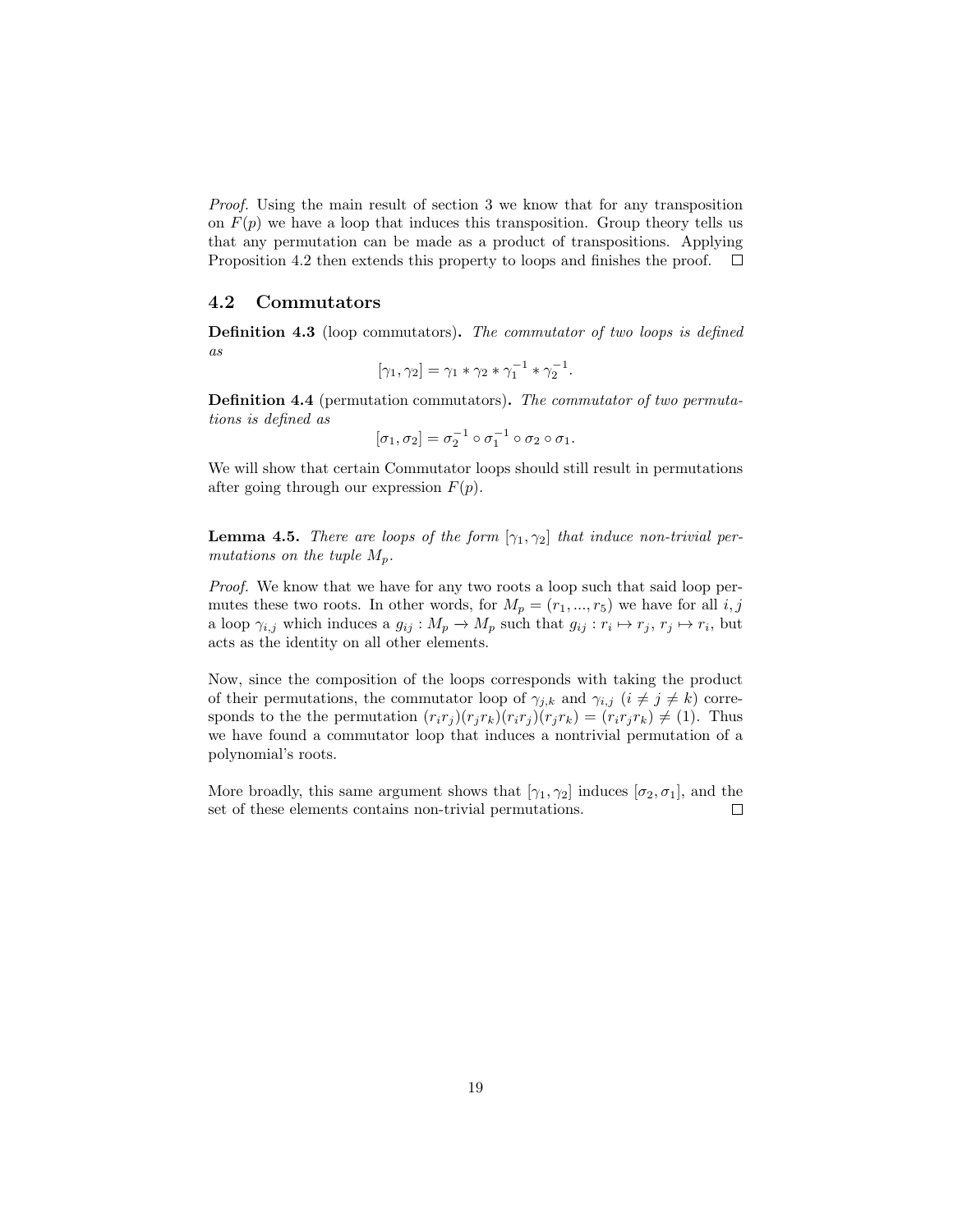## 5 Commutator radicals

### 5.1 Loop lifting by radicals

Proposition 5.1. Loops, inverse loops and loop products are preserved under continuous functions.

*Proof.* Let  $\gamma$  be a loop and f a continuous function.

Loops are continuous functions. Since the composite of continuous functions is continuous, we have that  $f \circ \gamma$  is continuous. Since f is a function, we have  $\gamma(0) = \gamma(1) \implies f \circ \gamma(0) = f \circ \gamma(1)$ . Thus  $f \circ \gamma$  is a loop.

 $\gamma^{-1}(t)$  is defined as  $\gamma(1-t)$ . Thus  $(f \circ \gamma)^{-1}(t)$  is defined as  $f \circ \gamma(1-t)$  and is thus an inverse of  $f \circ \gamma(t)$ .

Furthermore, if  $\gamma_1 * \gamma_2$  is a product of loops then since f is a function it has that  $f(0) = f(\frac{1}{2}) = f(1)$ . Since f is continuous,  $f \circ (\gamma_1 * \gamma_2)$  is again a product of loops.  $\Box$ 

Proposition 5.2. Functions can't break loops.

Proof. Assume we have the a diagram that satisfies the properties given in Definition 3.11:



Assume  $f^{-1}$  is a function and breaks the loop  $\gamma$ . Thus, there is lift of  $g(\gamma)$ which is not a loop. Call this path  $\tilde{\gamma} : [0, 1] \to X$ . Since the diagram commutes we have  $g(\gamma) = q(\tilde{\gamma}) = g(f(\tilde{\gamma}))$ . By the injectivity of g we have  $f(\tilde{\gamma}) = \gamma$ . Since  $f^{-1}$  is a function, this gives a contradiction.  $\Box$ 

In the upcoming few proofs we will start to explicitly work with nth roots. As previously noted, roots are not functions. Luckily though, they are the inverse of a covering map.

**Proposition 5.3.** The map  $p : \mathbb{C}\backslash\{0\} \to \mathbb{C}\backslash\{0\}$ ,  $x \mapsto x^n$  is a covering map.

*Proof.* We have the canonical isomorphism  $\mathbb{C}\backslash\{0\} \cong S^1 \times (0,\infty)$ . Our map p then splits into the map

$$
\tilde{p}: S^1 \times (0, \infty) \to S^1 \times (0, \infty),
$$
  

$$
(e^{ix}, r) \mapsto (e^{ixn}, r^n).
$$

This map already been shown to be a covering map on its first component in example 3.9. The second component is a homeomorphism. Combined this implies that  $p$  is a covering map.

 $\Box$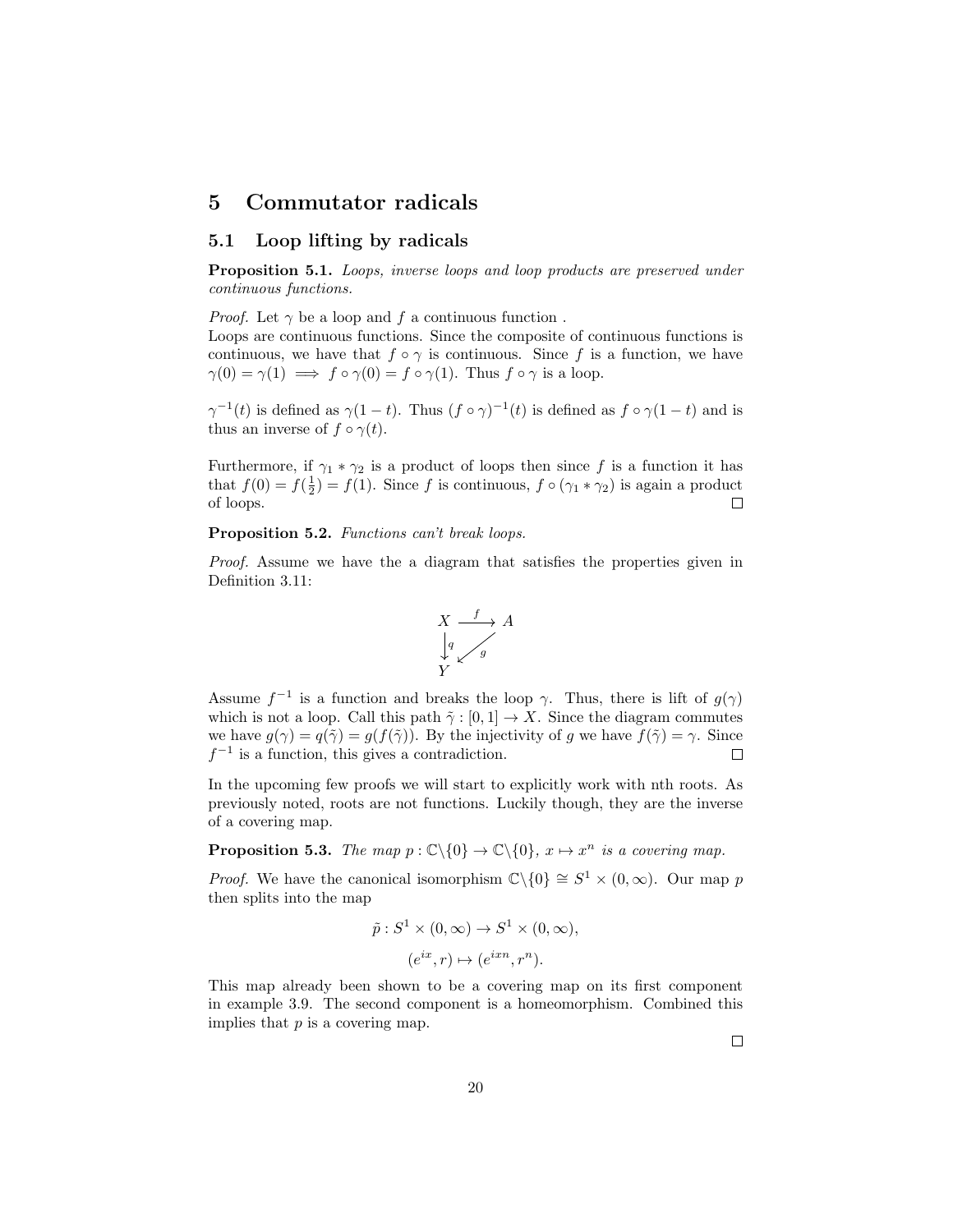By Lemma 3.10 this allows us to define what paths are under radicals.

**Definition 5.4.** Let  $\gamma$  be a path in  $\mathbb{C}\backslash\{0\}$ . Then  $\sqrt[n]{\gamma}$  is defined as the set of lifts of  $\gamma$  by the covering map from Proposition 5.3. This is called the **radical** of the path  $\gamma$ 

**Proposition 5.5.** Let  $\gamma_1$  and  $\gamma_2$  be paths with  $\gamma_1(1) = \gamma_2(0)$ . Then for each lift  $\sqrt[n]{\gamma_1}$  there is a lift  $\sqrt[n]{\gamma_2}$  such that  $\sqrt[n]{\gamma_1}(1) = \sqrt[n]{\gamma_2}(0)$ . We define  $\sqrt[n]{\gamma_1} * \sqrt[n]{\gamma_2}$ as the concatenation of these corresponding lifts.

*Proof.* Since  $({\sqrt[n]{\gamma_1}(1)})^n = \gamma_2(0)$ , Lemma 3.10 guarantees that such a path exists.  $\Box$ 

**Definition 5.6.** By  $\sqrt[n]{\gamma}^{-1}$  we denote the set of lifts of  $\gamma$  traversed in reverse.

This definition combined with the previous proposition is enough to make sense of the radicals of any arbitrary composition of paths. It should be clear how to make sense of the radical of a commutator loop. When we wish to discuss nested radicals of paths, we look at the set of lifts of each of the lifts that the previous radical provided.

Note that we thus far haven't shown that radicals break a given set of loops. Nor have we provided a method to order the set of lifts that radicals provide. Doing so would be an unnecessary hassle. The only thing that is relevant to us is that unlike the other allowed operations, the framework for loop-breaking is here. This leads to the following:

**Proposition 5.7.** If our expression  $F(p)$  contains a single radical, that if that radical can't break a loop, the whole function can't.

*Proof.* Assume our expression is of the form  $f(\sqrt[n]{g(p)})$ . Since g is an algebraic expression that does not contain radicals, it is the composition of (continuous) functions. Thus, if p traces a loop, so does  $g(p)$  (moreover, composition of loops is maintained as well). The same argument holds for f; if  $\sqrt[n]{g(p)}$  traces a loop, so does  $f$ , for it is again a composition of (continuous) functions. Thus, if the radical is incapable of breaking loops, so is the whole expression.  $\Box$ 

Remark. Note that we abused notation in this proof.  $\sqrt[n]{g(p)}$  is technically a set of lifted points rather than an individual element. We of course mean to apply f to the elements in this set and return the set of elements by doing so.

#### 5.2 Commutator lifting

**Lemma 5.8.** Let  $\gamma$  be a commutator loop in  $\mathbb{C}\backslash\{0\}$ . Then all lifts  $\sqrt[n]{\gamma}$  are still a loops.

*Proof.* Let  $\gamma_1$  and  $\gamma_2$  be loops based at the same point. We have to show that  $\sqrt[m]{[\gamma_1, \gamma_2]}$  are still loops.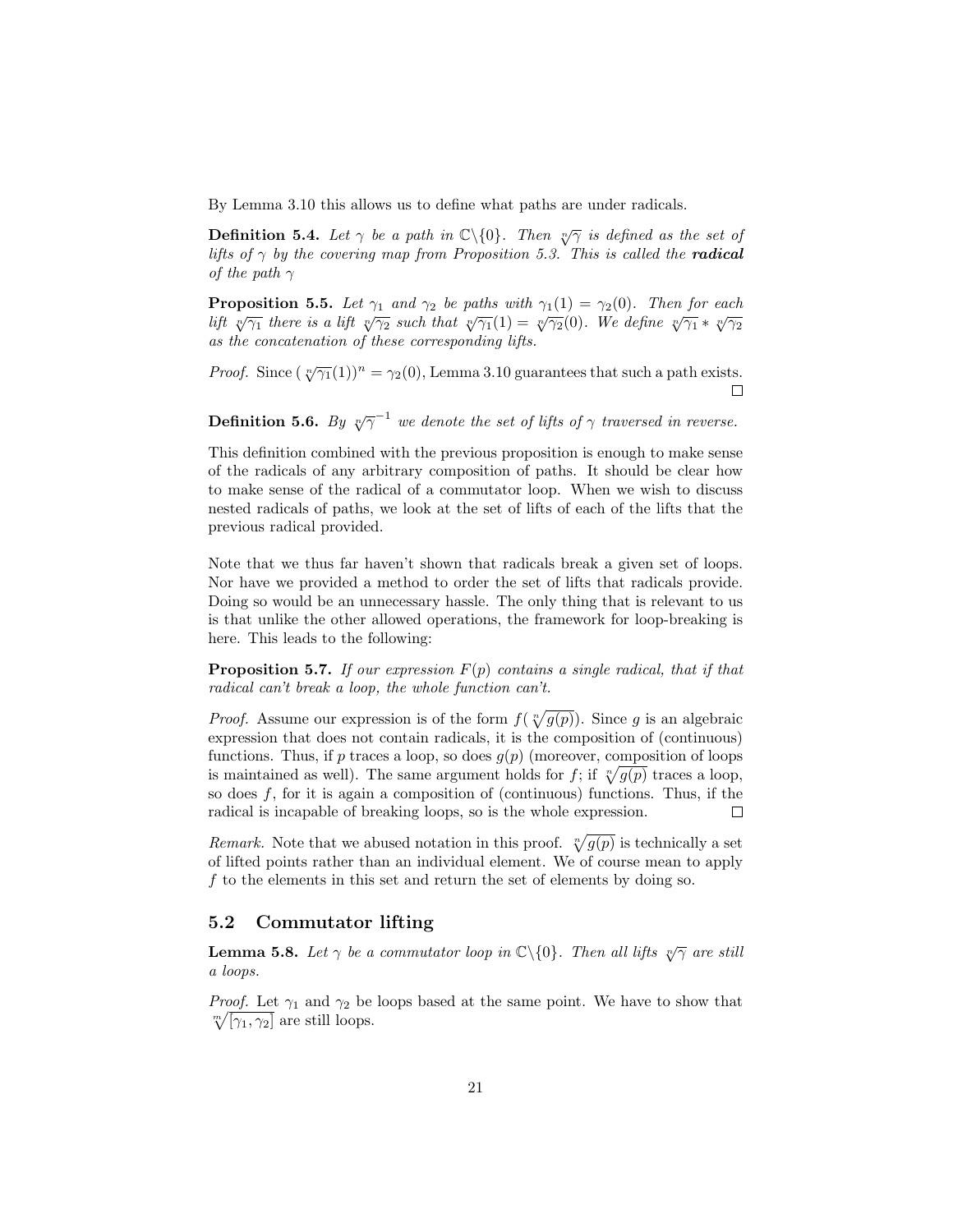Pick one of the lifts of  $\sqrt[m]{[\gamma_1, \gamma_2]}$  and name it  $\hat{\gamma}$ . We have  $\hat{\gamma} : [0, 1] \to \mathbb{C} \setminus \{0\}.$ Since  $\gamma_1$  and  $\gamma_2$  are within  $\mathbb{C}\setminus\{0\}$ , we can write them in polar coordinates with a radial and angular coordinate. As mentioned prior, the principal root is a continuous function on the positive reals and the radial component is thus guaranteed to preserve loops. The angular component, however, requires a bit more work.

To work it out explicitly, take

$$
\gamma_1(t) = r_1(t) \exp[i\theta_1(t)],
$$
  
\n
$$
\gamma_2(t) = r_2(t) \exp[i\theta_2(t)],
$$
  
\n
$$
\Delta\theta_1(t) = \theta_1(t) - \theta_1(0),
$$
  
\n
$$
\Delta\theta_2(t) = \theta_2(t) - \theta_2(0).
$$

(Thus with  $\Delta\theta$  we refer to the difference in the angular coordinate after time t on a path compared to the angular coordinate on the path's origin.) Since both  $\gamma_1$  and  $\gamma_2$  are loops based at the same point, we have

$$
r_1(0) = r_1(1) = r_2(0) = r_2(1),
$$
  
\n
$$
\Delta \theta_1(1) = 2\pi n_1, n_1 \in \mathbb{Z},
$$
  
\n
$$
\Delta \theta_2(1) = 2\pi n_2, n_2 \in \mathbb{Z}.
$$

It is now again visible why taking an  $m$ -th radical has the potential to break loops. Although it is guaranteed that  $\sqrt[m]{r(0)} = \sqrt[m]{r(1)}$  as mentioned previously,  $\Delta\theta(1)$  is generally not an integer multiple of  $2\pi m$ .

For the commutator loop, we have

$$
[\gamma_1, \gamma_2](t) = r_{12}(t) \exp[\theta_{12}(t)],
$$
  

$$
\Delta \theta_{12}(t) = \theta_{12}(t) - \theta_{12}(0),
$$

where as you would expect

$$
(r_{12}(t), \theta_{12}(t)) = \begin{cases} (r_1(4t), \theta_1(4t)), & 0 \le t \le \frac{1}{4}, \\ (r_2(4t-1), \theta_2(4t-1)), \frac{1}{4} \le t \le \frac{1}{2}, \\ (r_1(3-4t), \theta_1(3-4t)), \frac{1}{2} \le t \le \frac{3}{4}, \\ (r_2(4-4t), \theta_2(4-4t)), \frac{3}{4} \le t \le 1. \end{cases}
$$

Now, since  $\Delta\theta_{\gamma*\tilde{\gamma}} = \Delta\theta_{\gamma} + \Delta\theta_{\tilde{\gamma}}$  and  $\Delta\theta_{\gamma^{-1}} = -\Delta\theta_{\gamma}$  by definition, we have  $\Delta \theta_{12}(1) = 0$ . Then for  $j \in \{0, ..., m-1\}$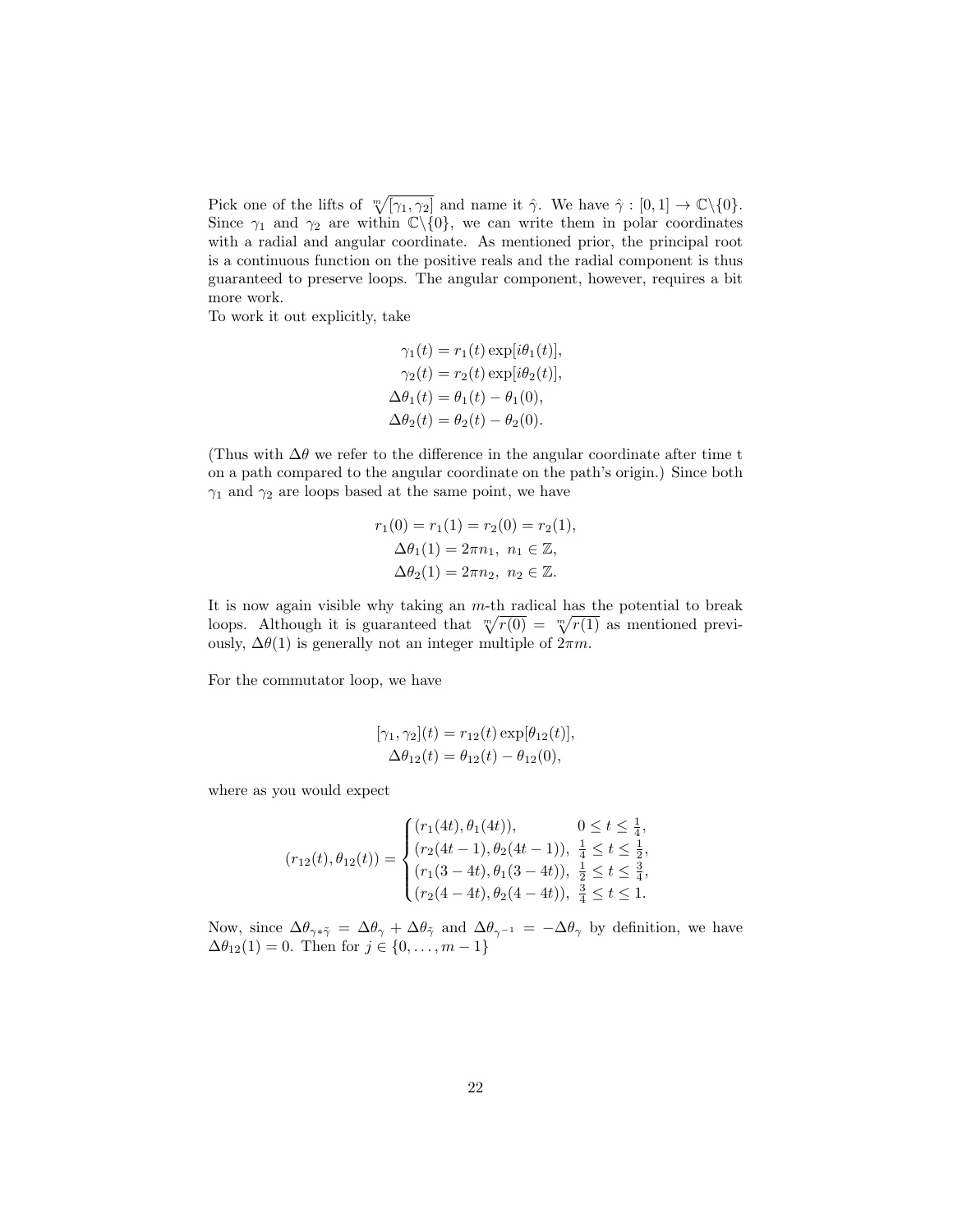$$
\sqrt[m]{[\gamma_1, \gamma_2]}(1) = \sqrt[m]{r_{12}(1) \exp[i\theta_{12}(1)]},
$$
\n
$$
= \sqrt[m]{r_{12}(1)} \exp\left[i\frac{\theta_{12}(1)}{m} + \frac{2\pi j}{m}\right],
$$
\n
$$
= \sqrt[m]{r_{12}(1)} \exp\left[i\frac{\theta_{12}(0)}{m} + \frac{2\pi j}{m} + i\frac{\Delta\theta_{12}(1)}{m}\right],
$$
\n
$$
= \sqrt[m]{r_{12}(0)} \exp\left[i\frac{\theta_{12}(0)}{m} + \frac{2\pi j}{m} + 0\right],
$$
\n
$$
= \sqrt[m]{[\gamma_1, \gamma_2]}(0).
$$

Corollary 5.8.1. An algebraic equation containing only a single radical can't break all loops.

 $\Box$ 

Proof. This is an immediate consequence of Lemma 4.5, Proposition 5.7, and Lemma 5.8.  $\Box$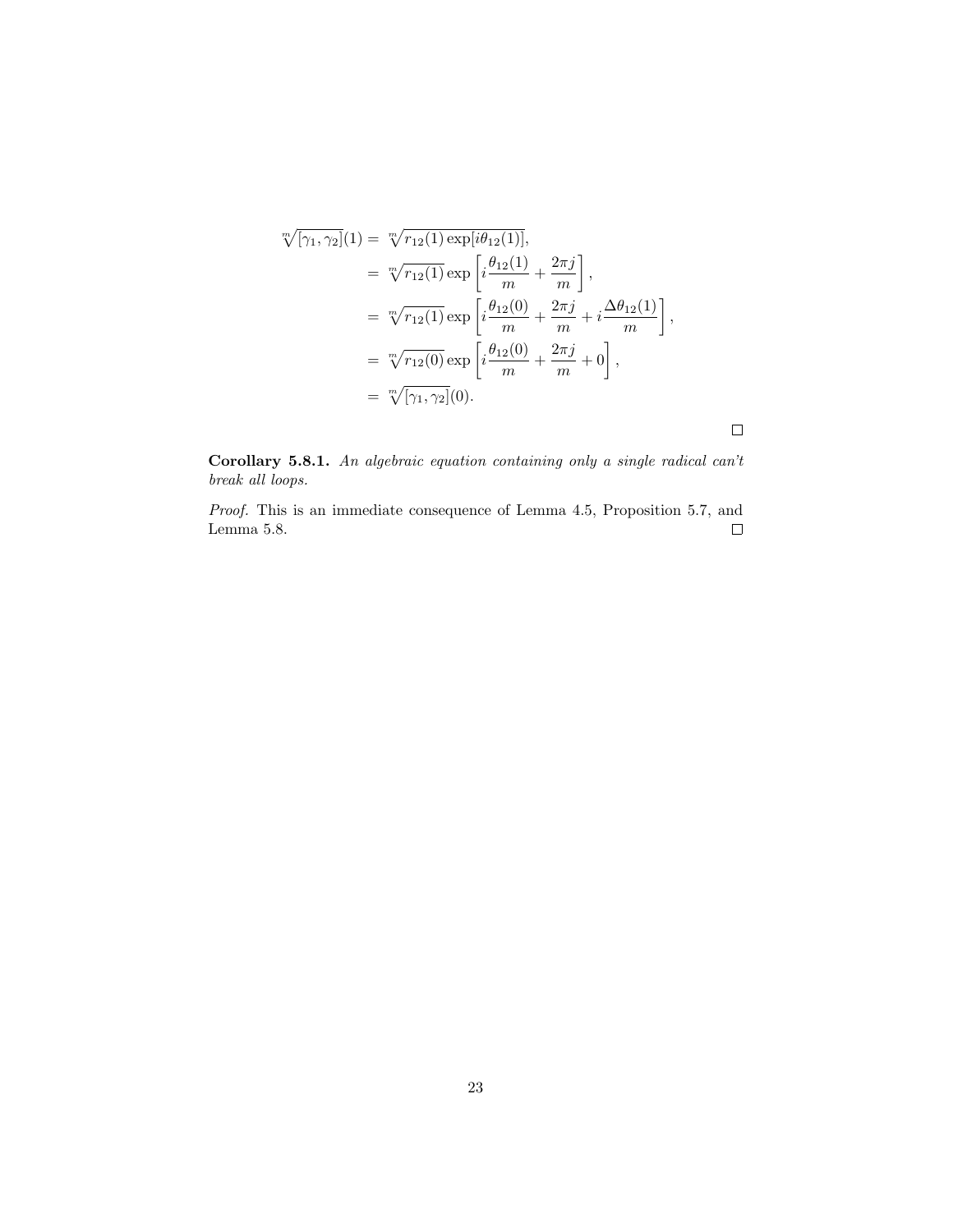## 6 Nested commutator radicals

We have shown that under the hypothetical expression  $F(p)$ , the commutators of loops induce the commutators of permutations, some of which are non-trivial. In other words, commutator loops are not always still loops after passing through  $F(p).$ 

Moreover, we have shown that one radical alone does not break a commutator loop. A commutator loop under a radical is maybe no longer of the form of a commutator loop, but it is certainly still a loop.

To finish of the proof, we now only need to prove three more claims:

- 1. The radical of a commutator loop of commutator loops is again a commutator loop.
- 2. The previous can be continued inductively.
- 3. Taking all commutators of the set of commutator permutations of  $S_5$  returns the set of commutators of  $S_5$  (which will be shown numerically).

Combining these results shows that we can find commutator loops that induce permutations and are nested an arbitrary N layers of commutator loops deep. Thus, any arbitrary nested amount of radicals will not be able to break all loops and turn them into permutations, despite our hypothetical  $F(p)$  having to do so.

Thus, no algebraic expression containing only finite radicals can ever be a solution to the quintic polynomials, which finishes the proof.

We will now cover the former two claims, and then prove the latter claim in section 6.

**Lemma 6.1.** Let  $\gamma_i, \gamma_j, \gamma_k$ , and  $\gamma_l$  be loops in  $\mathbb{C}\backslash\{0\}$ . The radical of a loop of the form  $[[\gamma_i, \gamma_j], [\gamma_k, \gamma_l]]$  is still a commutator loop.

*Proof.* let's say  $\gamma_1$  and  $\gamma_2$  are commutator loops. Then

$$
\sqrt[n]{[\gamma_1, \gamma_2]} = \sqrt[n]{\gamma_1 * \gamma_2 * \gamma_1^{-1} * \gamma_2^{-1}},
$$
  
=  $\sqrt[n]{\gamma_1} * \sqrt[n]{\gamma_2} * \sqrt[n]{\gamma_1}^{-1} * \sqrt[n]{\gamma_2}^{-1},$   
=  $[\sqrt[n]{\gamma_1}, \sqrt[n]{\gamma_2}].$ 

Since  $\gamma_1$  and  $\gamma_2$  are commutator loops, their radicals are loops. This means  $\left[\sqrt[n]{\gamma_1}, \sqrt[n]{\gamma_2}\right]$  is a commutator loop.  $\Box$ 

**Corollary 6.1.1.** Let  $\hat{\gamma}$  be a loop of the form of N layers of nested commutator loops. Then the lifts

$$
\sqrt[n_1]{\circ \cdots \circ \sqrt[n_N]{\circ \hat{\gamma}}}
$$

are still a loops.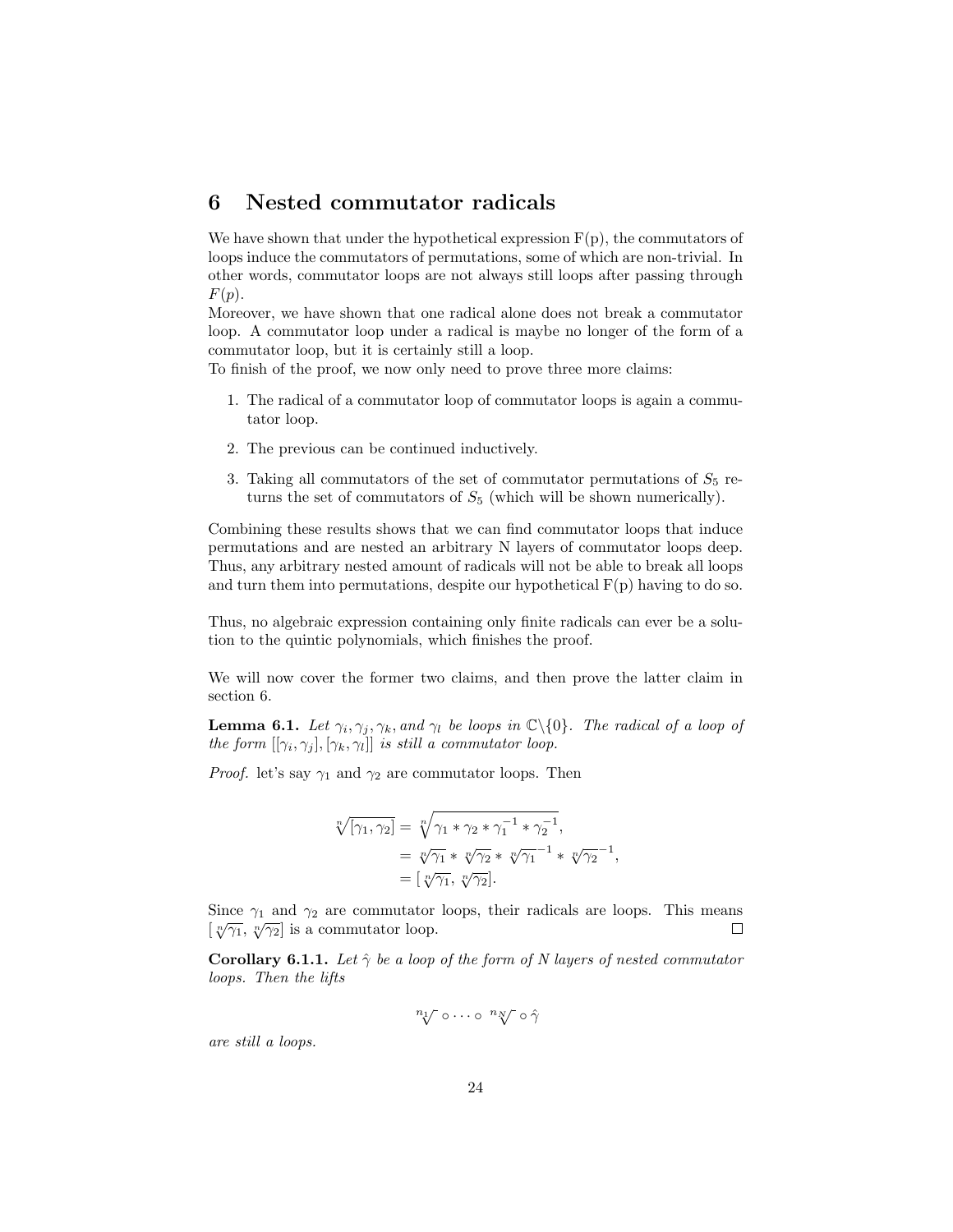*Proof.* We've already shown this for cases up to  $N = 2$ , so only the induction step remains.

Let  $\hat{\gamma} = [\gamma_1, \gamma_2]$  where  $\gamma_1, \gamma_2$  are N-1 levels nested commutator loops. Let  $h = \sqrt[n]{\circ \tilde{h}}$ , where  $\tilde{h}$  is a composition of N-2 radicals. Then

$$
h(\hat{\gamma}) = \sqrt[n]{[\tilde{h}(\gamma_1), \tilde{h}(\gamma_2)]}.
$$

Via the induction hypothesis,  $\tilde{h}(\gamma_1)$  and  $\tilde{h}(\gamma_2)$  are (sets of lifts of) loops. Since we know that the radical of a commutator loop is again a loop,  $h(\hat{\gamma})$  is a loop.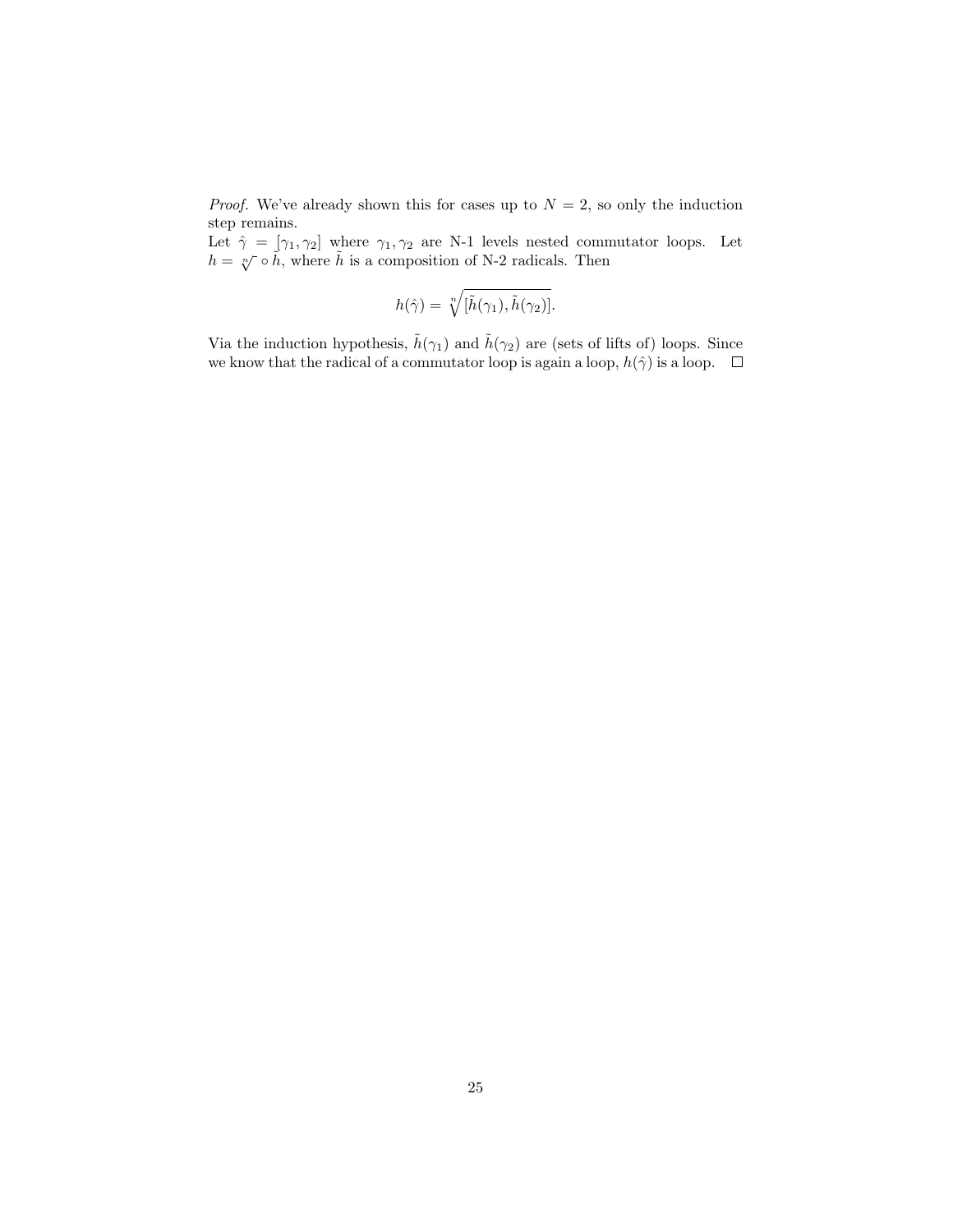### 7 Nested commutator permutations

I have written some simple code to show that any commutator permutation in  $S_5$  can be written as an arbitrary nested number of commutator permutations. To be more specific, say  $A$  is the set of all commutator permutations of permutations in  $S_5$ .

$$
\mathcal{A} = \{ [\sigma_1, \sigma_2] \mid \sigma_1, \sigma_2 \in S_5 \}.
$$

Then taking the set of commutators of  $A$  returns  $A$ .

$$
\mathcal{A} = \{ [\sigma_1, \sigma_2] \mid \sigma_1, \sigma_2 \in \mathcal{A} \}.
$$

Thus, any commutator permutation can be written as an arbitrary amount of nested commutator permutations.

If you'd wish to check this yourself, running the code and using the command GenPermutations(5) returns the set  $S_5$ . The function "Multi-commutate" will return all permutations of elements in a list. The relevant behaviour for our proof is that the list Multi commutate(Multi commutate(GenPermutations(5))) contains the same elements as Multi-commutate  $(GenPermutations(5))$ . The python code is added in the appendix.

It is alternatively possible to use group theory instead of computation for this final argument. If one were to check the elements in this commutator subgroup, they could observe that it coincides with  $A_5$ . Alternating groups are not abelian, and one could further prove that  $A_5$  is simple and thus does not contain any normal subgroups besides the trivial group and itself. Combined, this implies that  $[A_5, A_5] = A_5$ , which leads to the same conclusion.

*Proof of Theorem 2.1.* Choose  $n > 1$ . The previous result shows that it is possible to find a non-trivial permutation  $\sigma$  on the roots of any quintic polynomial with distinct roots, such that  $\sigma$  can be written as n nested layers of commutators of non-trivial permutations. Lemma 4.5 and Corollary 4.2.1 imply that there is a commutator loop made from  $n$  nested layers of commutator loops that induce that permutation.

Corollary 6.1.1 tells us that any solution for the quintics would then require  $n + 1$  nested radicals to break this loop. Since *n* is arbitrary, this finishes the proof.  $\Box$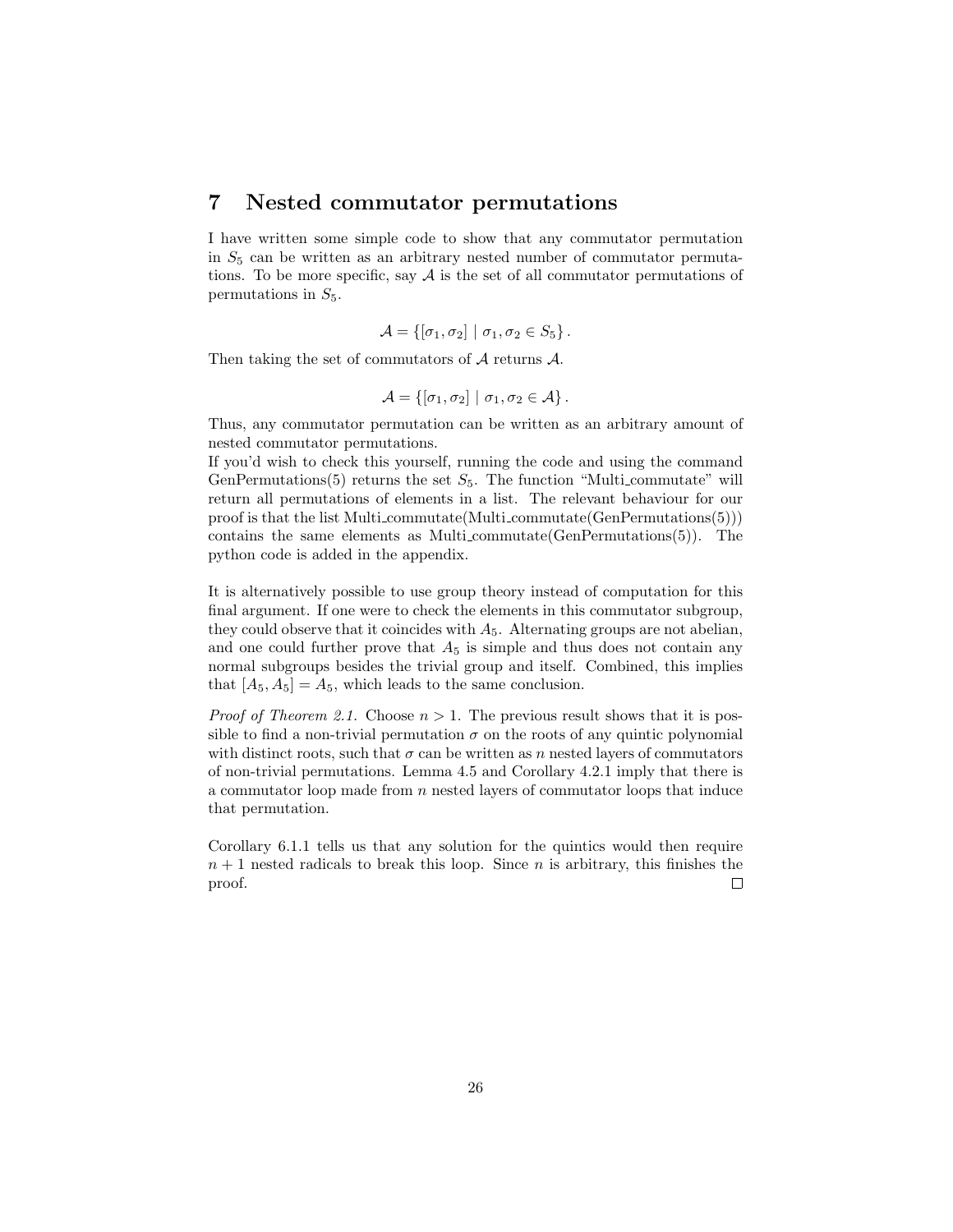## 8 Appendix: Python code

```
import itertools
```

```
#Generate S5def GenPermutations (n):
     set = \begin{bmatrix} i & for & i & in & range(1, n+1) \end{bmatrix}permutations = []for i in itertools. permutations (set, n):
         permutations. append (\text{list} (i))return ( permutations )
#Multi plicationdef Perm\_product(a, b):
    return ([a [b [i] -1])for i in range (len(a))\left| \right)def Perm_multi_product(list):
    N = len(list)N_0 = len(list[0])new_list = [i+1 for i in range(N)]new_list [N-1] = [i+1 for i in range(N_0)]for i in range(N):
          new\_list[i] = Perm\_product(list[i], new\_list[i-1])return new-list[-1]#Inverse permutation
def Perm_inverse(a):
    b = \begin{bmatrix} 0 & \textbf{for} & \textbf{i} & \textbf{in} & a \end{bmatrix}for i in range (len(a)):
         b [a [i] -1] = i + 1return b
#Remove \ dy \, plicatesdef Remove_dupes(A):
     List = []for i in A:
         if i not in List:
              List.append(i)return List
```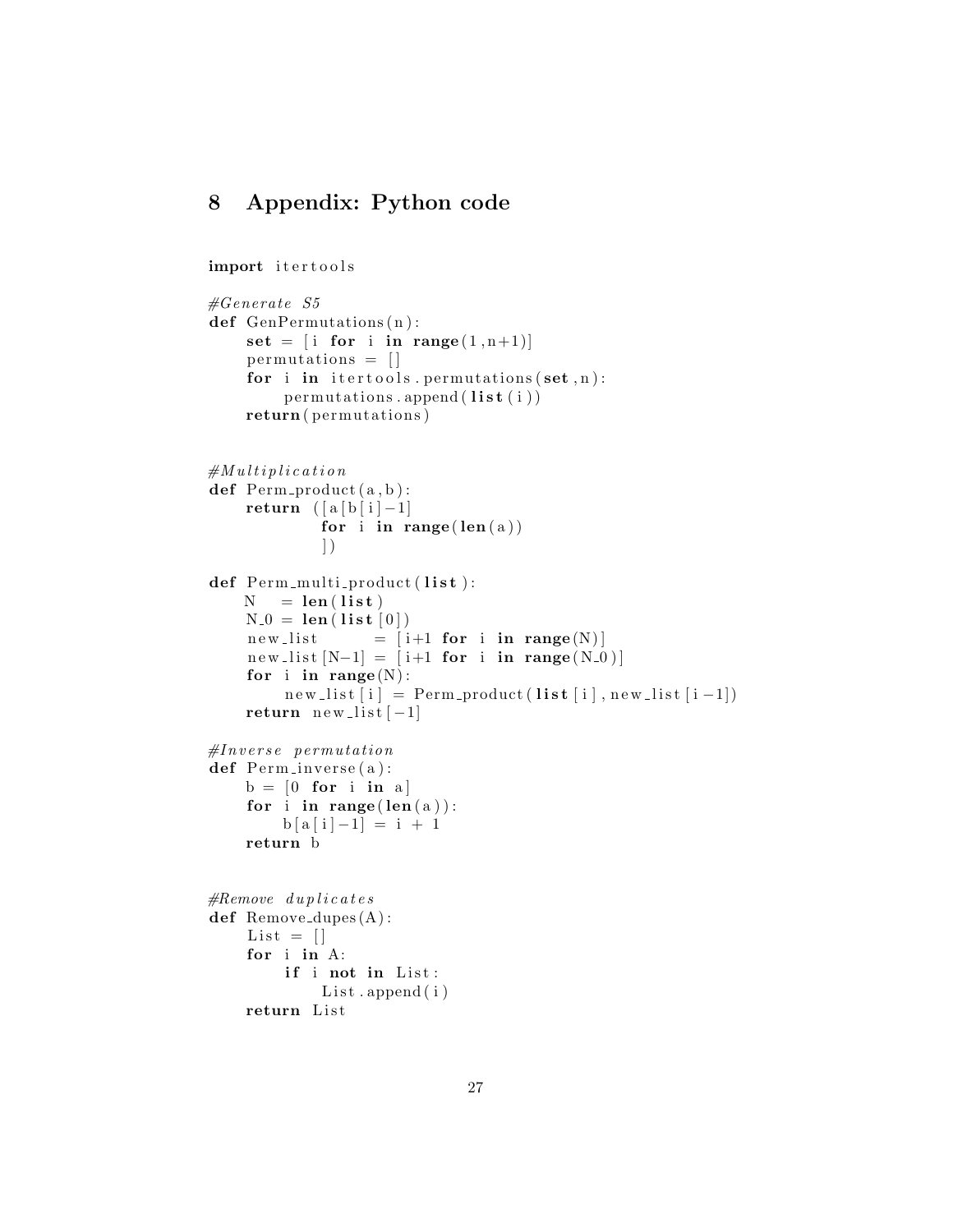```
#Commutator
def Commutate(a, b):
   \mathbf{list} = [a, b,Perm_inverse(a), Perm_inverse(b)]
   return Perm-multi-product (list)
```

```
\operatorname{\mathbf{def}} Multi_commutate ( \operatorname{\mathbf{list}} ):
      b = []for i in list:
             for j in list:
                   \mathbf{b}. append (Commutate (i, j))
      b =Remove_dupes(b)
      return b
```